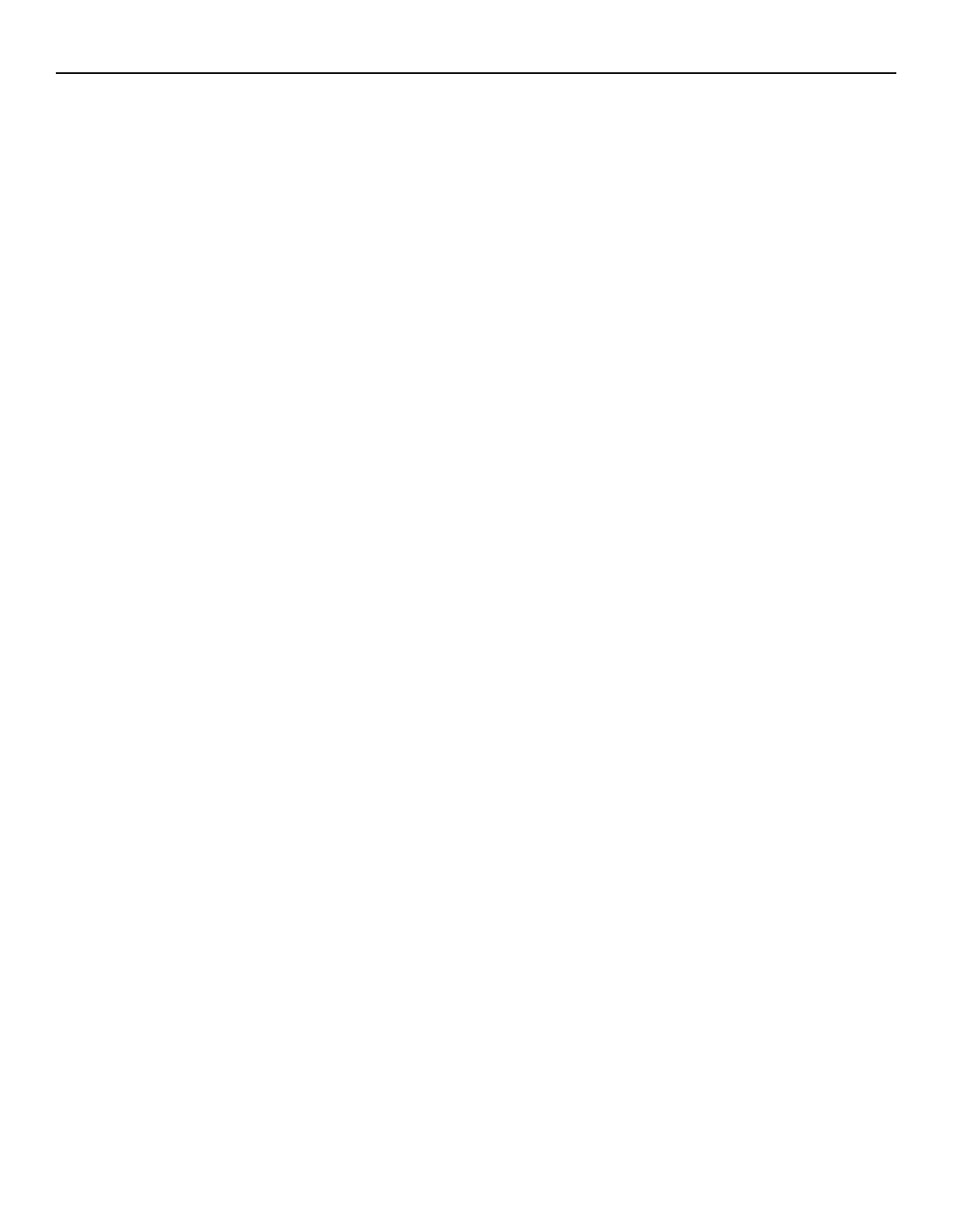# **FULL PRESCRIBING INFORMATION**

## <span id="page-2-0"></span>**1 INDICATIONS AND USAGE**

Therapy with lipid-altering agents should be only one component of multiple risk factor intervention in individuals at significantly increased risk for atherosclerotic vascular disease due to hyperlipidemia. Niacin therapy is indicated as an adjunct to diet when the response to a diet restricted in saturated fat and cholesterol and other nonpharmacologic measures alone has been inadequate.

- 1.NIASPAN is indicated to reduce elevated TC, LDL-C, Apo B and TG levels, and to increase HDL-C in patients with primary hyperlipidemia and mixed dyslipidemia.
- 2.In patients with a history of myocardial infarction and hyperlipidemia, niacin is indicated to reduce the risk of recurrent nonfatal myocardial infarction.
- 3.In patients with a history of coronary artery disease (CAD) and hyperlipidemia, niacin, in combination with a bile acid binding resin, is indicated to slow progression or promote regression of atherosclerotic disease.
- 4.NIASPAN in combination with a bile acid binding resin is indicated to reduce elevated TC and LDL-C levels in adult patients with primary hyperlipidemia.
- 5.Niacin is also indicated as adjunctive therapy for treatment of adult patients with severe hypertriglyceridemia who present a risk of pancreatitis and who do not respond adequately to a determined dietary effort to control them.

## **Limitations of Use**

Addition of NIASPAN did not reduce cardiovascular morbidity or mortality among patients treated with simvastatin in a large, randomized controlled trial (AIM-HIGH) *[see Warnings and Precautions [\(5.1\)\]](#page-4-0)*.

## <span id="page-2-2"></span>**2 DOSAGE AND ADMINISTRATION**

## <span id="page-2-1"></span>**2.1 Initial Dosing**

NIASPAN should be taken at bedtime, after a low-fat snack, and doses should be individualized according to patient response. Therapy with NIASPAN must be initiated at 500 mg at bedtime in order to reduce the incidence and severity of side effects which may occur during early therapy. The recommended dose escalation is shown in [Table 1](#page-2-3) below.

<span id="page-2-3"></span>

|                                    | Week(s)    | Daily dose        | <b>NIASPAN Dosage</b>                                              |
|------------------------------------|------------|-------------------|--------------------------------------------------------------------|
| <b>INITIAL</b><br><b>TITRATION</b> | $1$ to $4$ | $500 \text{ mg}$  | 1 NIASPAN 500 mg tablet at bedtime                                 |
| <b>SCHEDULE</b>                    | $5$ to $8$ | $1000 \text{ mg}$ | 1 NIASPAN 1000 mg tablet or<br>2 NIASPAN 500 mg tablets at bedtime |

### **Table 1. Recommended Dosing**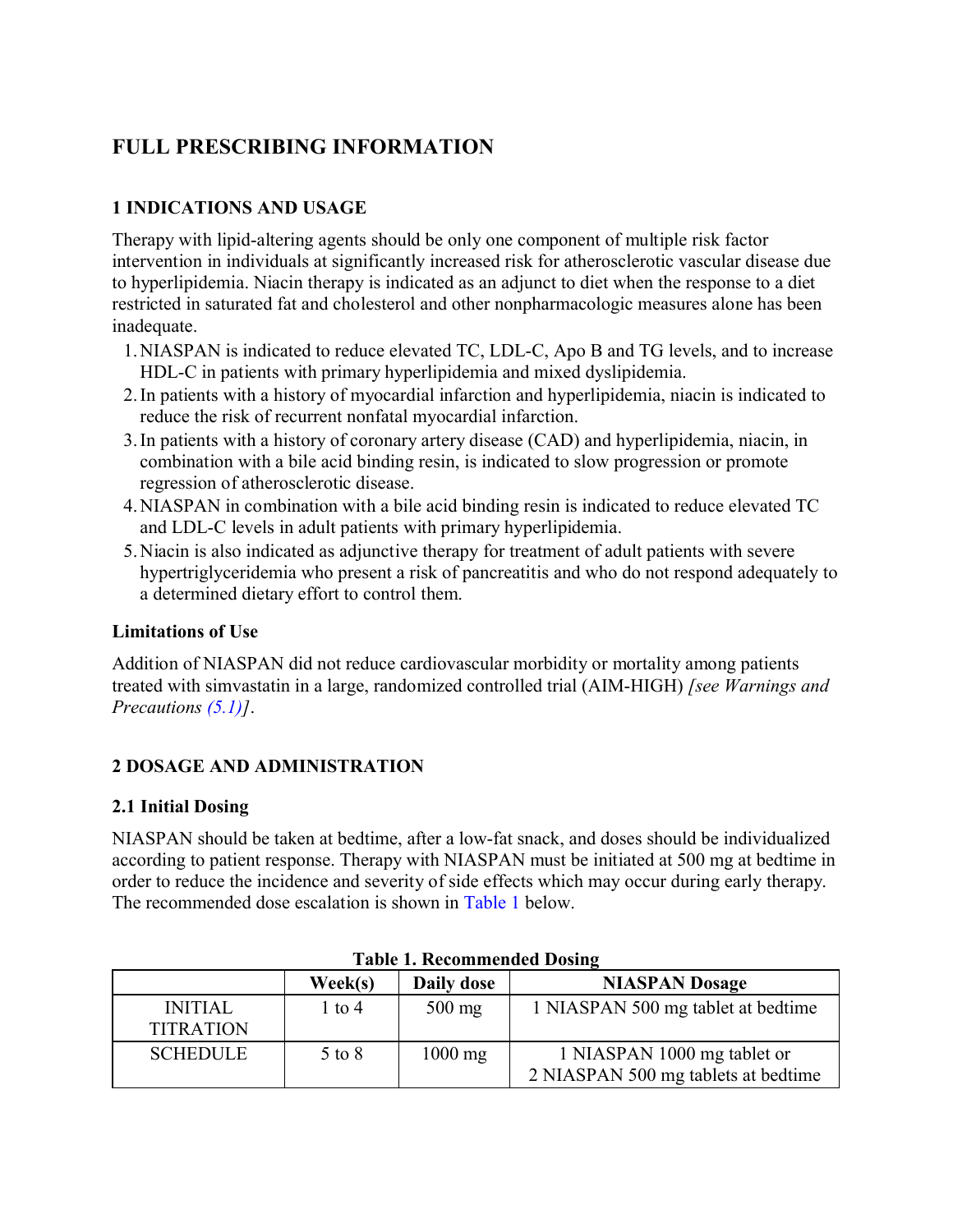| ∗ | $1500 \text{ mg}$ | 2 NIASPAN 750 mg tablets or<br>3 NIASPAN 500 mg tablets at bedtime  |
|---|-------------------|---------------------------------------------------------------------|
| * | $2000$ mg         | 2 NIASPAN 1000 mg tablets or<br>4 NIASPAN 500 mg tablets at bedtime |

\* After Week 8, titrate to patient response and tolerance. If response to 1000 mg daily is inadequate, increase dose to 1500 mg daily; may subsequently increase dose to 2000 mg daily. Daily dose should not be increased more than 500 mg in a 4-week period, and doses above 2000 mg daily are not recommended. Women may respond at lower doses than men.

## <span id="page-3-0"></span>**2.2 Maintenance Dose**

The daily dosage of NIASPAN should not be increased by more than 500 mg in any 4-week period. The recommended maintenance dose is 1000 mg (two 500 mg tablets or one 1000 mg tablet) to 2000 mg (two 1000 mg tablets or four 500 mg tablets) once daily at bedtime. Doses greater than 2000 mg daily are not recommended. Women may respond at lower NIASPAN doses than men *[see Clinical Studies [\(14.2\)\]](#page-15-0)*.

Single-dose bioavailability studies have demonstrated that two of the 500 mg and one of the 1000 mg tablet strengths are interchangeable but three of the 500 mg and two of the 750 mg tablet strengths are not interchangeable.

Flushing of the skin *[see Adverse Reactions [\(6.1\)\]](#page-6-0)* may be reduced in frequency or severity by pretreatment with aspirin (up to the recommended dose of 325 mg taken 30 minutes prior to NIASPAN dose). Tolerance to this flushing develops rapidly over the course of several weeks. Flushing, pruritus, and gastrointestinal distress are also greatly reduced by slowly increasing the dose of niacin and avoiding administration on an empty stomach. Concomitant alcoholic, hot drinks or spicy foods may increase the side effects of flushing and pruritus and should be avoided around the time of NIASPAN ingestion.

Equivalent doses of NIASPAN should not be substituted for sustained-release (modified-release, timed-release) niacin preparations or immediate-release (crystalline) niacin *[see Warnings and Precautions* [\(5\)\]](#page-4-3). Patients previously receiving other niacin products should be started with the recommended NIASPAN titration schedule (see [Table 1\)](#page-2-3), and the dose should subsequently be individualized based on patient response.

If NIASPAN therapy is discontinued for an extended period, reinstitution of therapy should include a titration phase (see [Table 1\)](#page-2-3).

NIASPAN tablets should be taken whole and should not be broken, crushed or chewed before swallowing.

### <span id="page-3-1"></span>**2.3 Dosage in Patients with Renal or Hepatic Impairment**

Use of NIASPAN in patients with renal or hepatic impairment has not been studied. NIASPAN is contraindicated in patients with significant or unexplained hepatic dysfunction. NIASPAN should be used with caution in patients with renal impairment *[see Warnings and Precautions [\(5\)\]](#page-4-3)*.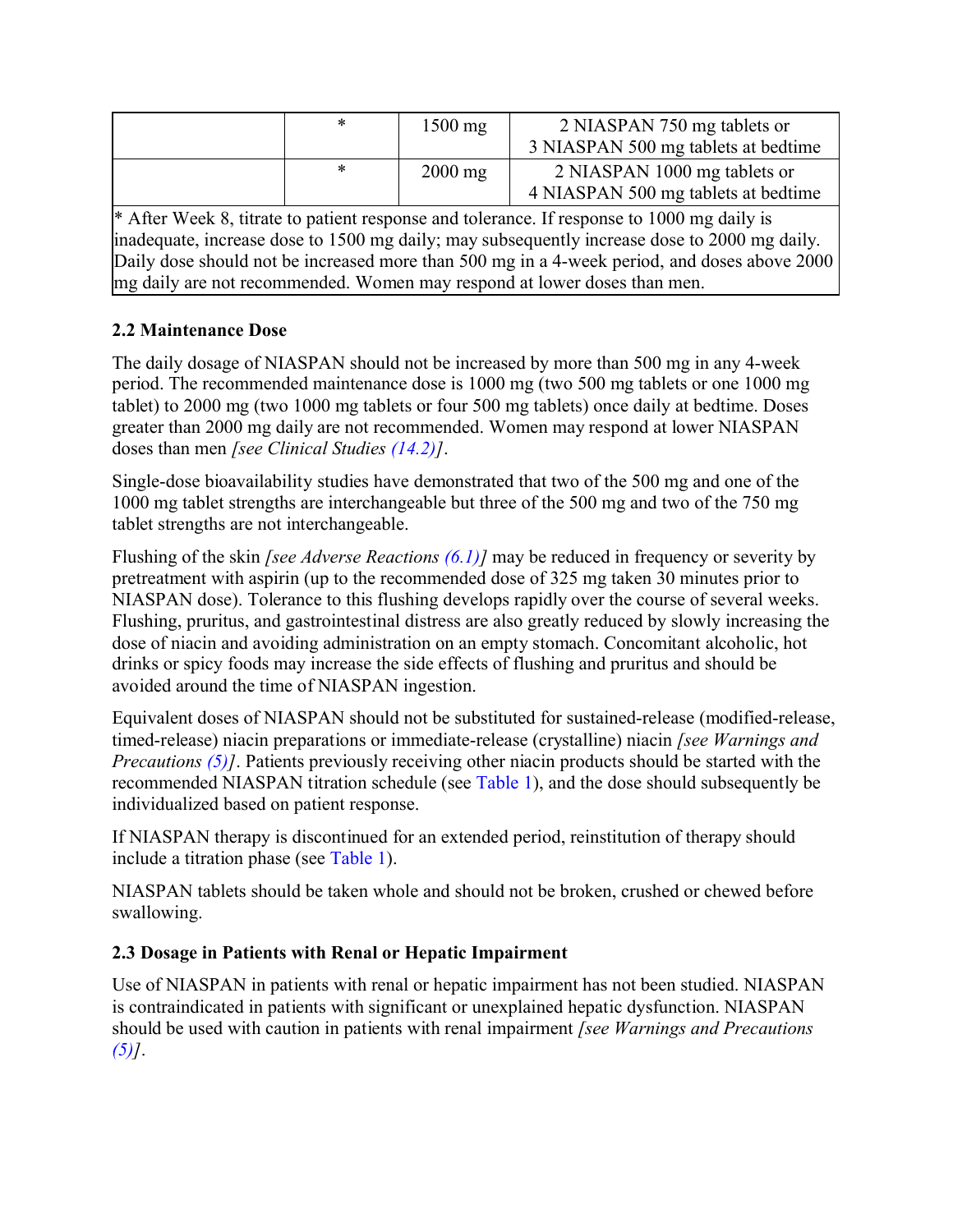### <span id="page-4-1"></span>**3 DOSAGE FORMS AND STRENGTHS**

- 500 mg unscored, medium-orange, film-coated, capsule-shaped tablets
- 750 mg unscored, medium-orange, film-coated, capsule-shaped tablets
- 1000 mg unscored, medium-orange, film-coated, capsule-shaped tablets

#### <span id="page-4-2"></span>**4 CONTRAINDICATIONS**

NIASPAN is contraindicated in the following conditions:

- Active liver disease or unexplained persistent elevations in hepatic transaminases *[see Warnings and Precautions [\(5.3\)\]](#page-5-0)*
- Patients with active peptic ulcer disease
- Patients with arterial bleeding
- Hypersensitivity to niacin or any component of this medication *[see Adverse Reactions [\(6.1\)\]](#page-6-0)*

### <span id="page-4-3"></span>**5 WARNINGS AND PRECAUTIONS**

**NIASPAN preparations should not be substituted for equivalent doses of immediate-release (crystalline) niacin. For patients switching from immediate-release niacin to NIASPAN, therapy with NIASPAN should be initiated with low doses (i.e., 500 mg at bedtime) and the NIASPAN dose should then be titrated to the desired therapeutic response** *[see Dosage and Administration [\(2.1\)\]](#page-2-1)*.

Caution should also be used when NIASPAN is used in patients with unstable angina or in the acute phase of an MI, particularly when such patients are also receiving vasoactive drugs such as nitrates, calcium channel blockers, or adrenergic blocking agents.

Niacin is rapidly metabolized by the liver, and excreted through the kidneys. NIASPAN is contraindicated in patients with significant or unexplained hepatic impairment *[see Contraindications [\(4\)](#page-4-2) and Warnings and Precautions [\(5.3\)\]](#page-5-0)* and should be used with caution in patients with renal impairment. Patients with a past history of jaundice, hepatobiliary disease, or peptic ulcer should be observed closely during NIASPAN therapy.

### <span id="page-4-0"></span>**5.1 Mortality and Coronary Heart Disease Morbidity**

NIASPAN has not been shown to reduce cardiovascular morbidity or mortality among patients already treated with a statin.

The Atherothrombosis Intervention in Metabolic Syndrome with Low HDL/High Triglycerides: Impact on Global Health Outcomes (AIM-HIGH) trial was a randomized placebo-controlled trial of 3414 patients with stable, previously diagnosed cardiovascular disease. Mean baseline lipid levels were LDL-C 74 mg/dL, HDL-C 35 mg/dL, non-HDL-C 111 mg/dL and median triglyceride level of 163-177 mg/dL. Ninety-four percent of patients were on background statin therapy prior to entering the trial. All participants received simvastatin, 40 to 80 mg per day, plus ezetimibe 10 mg per day if needed, to maintain an LDL-C level of 40-80 mg/dL, and were randomized to receive NIASPAN 1500-2000 mg/day (n=1718) or matching placebo (IR Niacin, 100-150 mg, n=1696). On-treatment lipid changes at two years for LDL-C were -12.0% for the simvastatin plus NIASPAN group and -5.5% for the simvastatin plus placebo group. HDL-C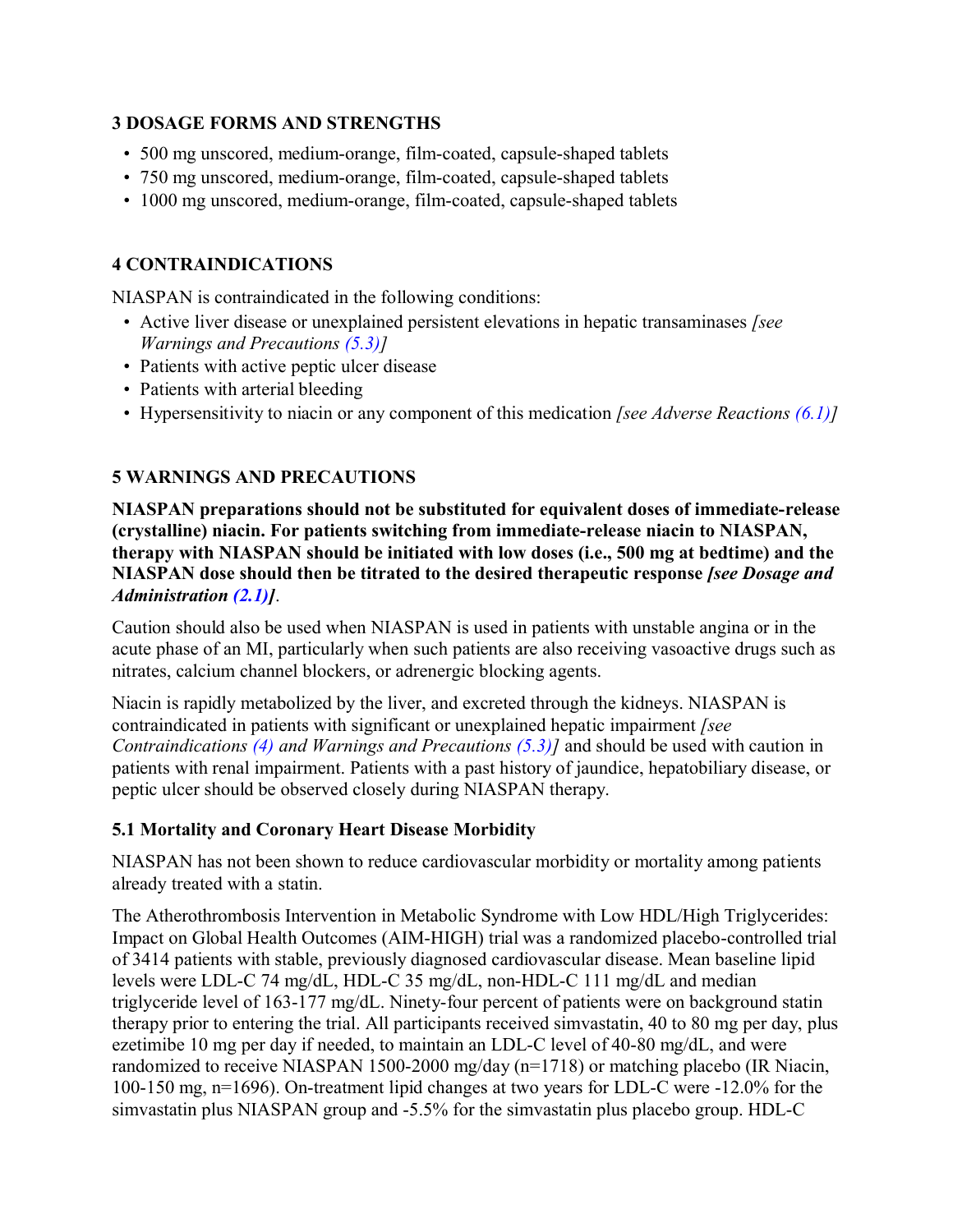increased by 25.0% to 42 mg/dL in the simvastatin plus NIASPAN group and by 9.8% to 38 mg/dL in the simvastatin plus placebo group (P<0.001). Triglyceride levels decreased by 28.6% in the simvastatin plus NIASPAN group and by 8.1% in the simvastatin plus placebo group. The primary outcome was an ITT composite of the first study occurrence of coronary heart disease death, nonfatal myocardial infarction, ischemic stroke, hospitalization for acute coronary syndrome or symptom-driven coronary or cerebral revascularization procedures. The trial was stopped after a mean follow-up period of 3 years owing to a lack of efficacy. The primary outcome occurred in 282 patients in the simvastatin plus NIASPAN group (16.4%) and in 274 patients in the simvastatin plus placebo group (16.2%) (HR 1.02 [95% CI, 0.87-1.21], P=0.79. In an ITT analysis, there were 42 cases of first occurrence of ischemic stroke reported, 27 (1.6%) in the simvastatin plus NIASPAN group and 15 (0.9%) in the simvastatin plus placebo group, a non-statistically significant result (HR 1.79,  $[95\%CI = 0.95-3.36]$ ,  $p=0.071$ ). The on-treatment ischemic stroke events were 19 for the simvastatin plus NIASPAN group and 15 for the simvastatin plus placebo group *[see Adverse Reactions [\(6.1\)\]](#page-6-0)*.

## <span id="page-5-1"></span>**5.2 Skeletal Muscle**

Cases of rhabdomyolysis have been associated with concomitant administration of lipid-altering doses ( $\geq$ 1 g/day) of niacin and statins. Elderly patients and patients with diabetes, renal failure, or uncontrolled hypothyroidism are particularly at risk. Monitor patients for any signs and symptoms of muscle pain, tenderness, or weakness, particularly during the initial months of therapy and during any periods of upward dosage titration. Periodic serum creatine phosphokinase (CPK) and potassium determinations should be considered in such situations, but there is no assurance that such monitoring will prevent the occurrence of severe myopathy.

## <span id="page-5-0"></span>**5.3 Liver Dysfunction**

**Cases of severe hepatic toxicity, including fulminant hepatic necrosis, have occurred in patients who have substituted sustained-release (modified-release, timed-release) niacin products for immediate-release (crystalline) niacin at equivalent doses.**

**NIASPAN should be used with caution in patients who consume substantial quantities of alcohol and/or have a past history of liver disease. Active liver diseases or unexplained transaminase elevations are contraindications to the use of NIASPAN.**

Niacin preparations have been associated with abnormal liver tests. In three placebo-controlled clinical trials involving titration to final daily NIASPAN doses ranging from 500 to 3000 mg, 245 patients received NIASPAN for a mean duration of 17 weeks. No patient with normal serum transaminase levels (AST, ALT) at baseline experienced elevations to more than 3 times the upper limit of normal (ULN) during treatment with NIASPAN. In these studies, fewer than 1% (2/245) of NIASPAN patients discontinued due to transaminase elevations greater than 2 times the ULN.

Liver-related tests should be performed on all patients during therapy with NIASPAN. Serum transaminase levels, including AST and ALT (SGOT and SGPT), should be monitored before treatment begins, every 6 to 12 weeks for the first year, and periodically thereafter (e.g., at approximately 6-month intervals). Special attention should be paid to patients who develop elevated serum transaminase levels, and in these patients, measurements should be repeated promptly and then performed more frequently. If the transaminase levels show evidence of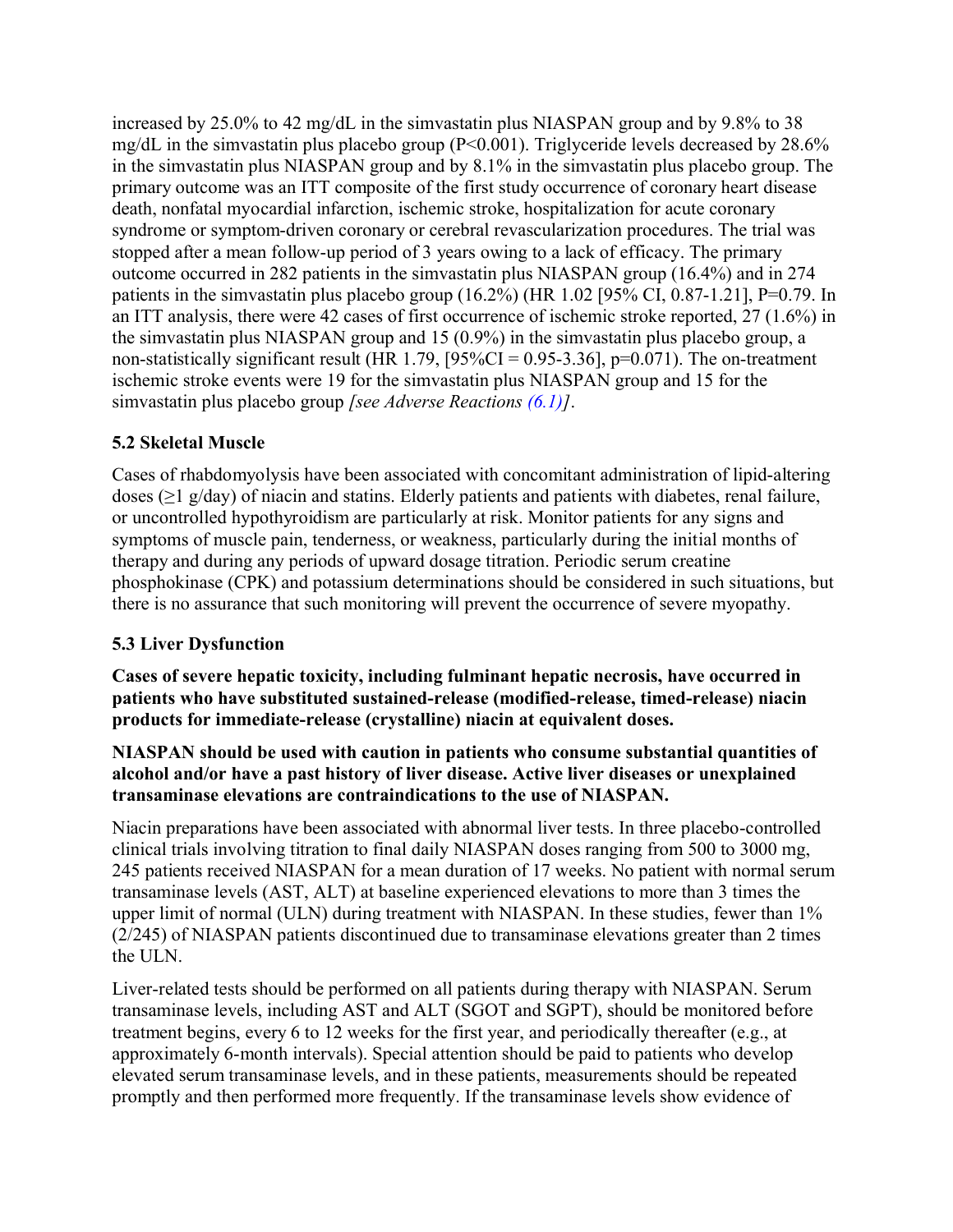progression, particularly if they rise to 3 times ULN and are persistent, or if they are associated with symptoms of nausea, fever, and/or malaise, the drug should be discontinued.

## <span id="page-6-1"></span>**5.4 Laboratory Abnormalities**

*Increase in Blood Glucose:* Niacin treatment can increase fasting blood glucose. Frequent monitoring of blood glucose should be performed to ascertain that the drug is producing no adverse effects. Diabetic patients may experience a dose-related increase in glucose intolerance. Diabetic or potentially diabetic patients should be observed closely during treatment with NIASPAN, particularly during the first few months of use or dose adjustment; adjustment of diet and/or hypoglycemic therapy may be necessary.

*Reduction in platelet count:* NIASPAN has been associated with small but statistically significant dose-related reductions in platelet count (mean of -11% with 2000 mg). Caution should be observed when NIASPAN is administered concomitantly with anticoagulants; platelet counts should be monitored closely in such patients.

*Increase in Prothrombin Time (PT):* NIASPAN has been associated with small but statistically significant increases in prothrombin time (mean of approximately +4%); accordingly, patients undergoing surgery should be carefully evaluated. Caution should be observed when NIASPAN is administered concomitantly with anticoagulants; prothrombin time should be monitored closely in such patients.

*Increase in Uric Acid:* Elevated uric acid levels have occurred with niacin therapy, therefore use with caution in patients predisposed to gout.

*Decrease in Phosphorus:* In placebo-controlled trials, NIASPAN has been associated with small but statistically significant, dose-related reductions in phosphorus levels (mean of -13% with 2000 mg). Although these reductions were transient, phosphorus levels should be monitored periodically in patients at risk for hypophosphatemia.

## <span id="page-6-2"></span>**6 ADVERSE REACTIONS**

The following adverse reactions are discussed in greater detail in other sections of the labeling:

- Mortality and Coronary Heart Disease Morbidity *[see Warnings and Precautions [\(5.1\)\]](#page-4-0)*
- Skeletal Muscle (rhabdomyolysis) *[see Warnings and Precautions [\(5.2\)\]](#page-5-1)*
- Liver Dysfunction *[see Warnings and Precautions [\(5.3\)\]](#page-5-0)*
- Laboratory Abnormalities *[see Warnings and Precautions [\(5.4\)\]](#page-6-1)*

## <span id="page-6-0"></span>**6.1 Clinical Studies Experience**

Because clinical studies are conducted under widely varying conditions, adverse reaction rates observed in the clinical studies of a drug cannot be directly compared to rates in the clinical studies of another drug and may not reflect the rates observed in practice.

In the placebo-controlled clinical trials database of 402 patients (age range 21-75 years, 33% women, 89% Caucasians, 7% Blacks, 3% Hispanics, 1% Asians) with a median treatment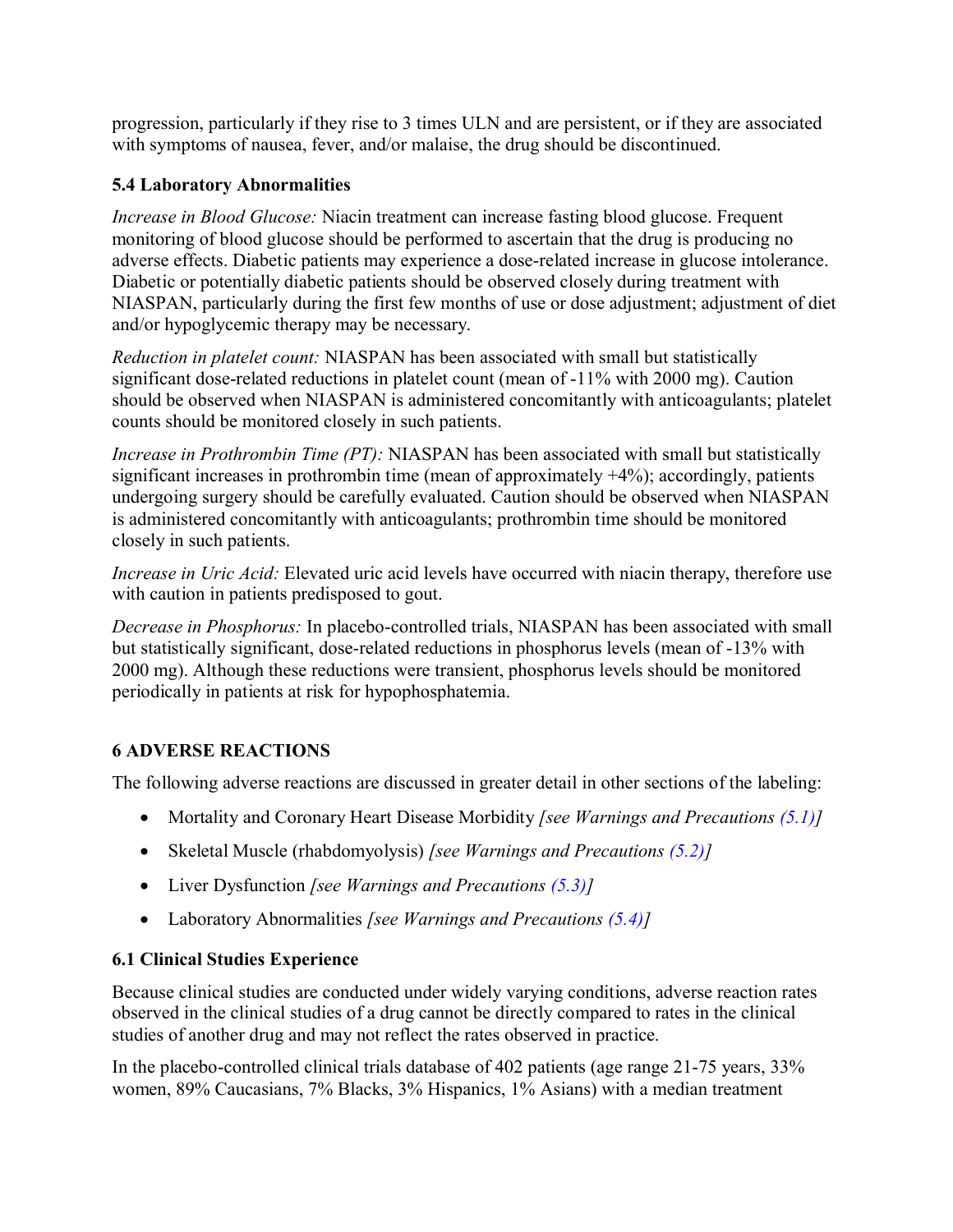duration of 16 weeks, 16% of patients on NIASPAN and 4% of patients on placebo discontinued due to adverse reactions. The most common adverse reactions in the group of patients treated with NIASPAN that led to treatment discontinuation and occurred at a rate greater than placebo were flushing (6% vs. 0%), rash (2% vs. 0%), diarrhea (2% vs. 0%), nausea (1% vs. 0%), and vomiting (1% vs. 0%). The most commonly reported adverse reactions (incidence >5% and greater than placebo) in the NIASPAN controlled clinical trial database of 402 patients were flushing, diarrhea, nausea, vomiting, increased cough and pruritus.

In the placebo-controlled clinical trials, flushing episodes (i.e., warmth, redness, itching and/or tingling) were the most common treatment-emergent adverse reactions (reported by as many as 88% of patients) for NIASPAN. Spontaneous reports suggest that flushing may also be accompanied by symptoms of dizziness, tachycardia, palpitations, shortness of breath, sweating, burning sensation/skin burning sensation, chills, and/or edema, which in rare cases may lead to syncope. In pivotal studies, 6% (14/245) of NIASPAN patients discontinued due to flushing. In comparisons of immediate-release (IR) niacin and NIASPAN, although the proportion of patients who flushed was similar, fewer flushing episodes were reported by patients who received NIASPAN. Following 4 weeks of maintenance therapy at daily doses of 1500 mg, the incidence of flushing over the 4-week period averaged 8.6 events per patient for IR niacin versus 1.9 following NIASPAN.

Other adverse reactions occurring in  $\geq$ 5% of patients treated with NIASPAN and at an incidence greater than placebo are shown in [Table 2](#page-7-0) below.

| <b>Controlled Clinical Trials</b>                       |                                                                            |                             |                |                                                            |               |  |  |  |  |
|---------------------------------------------------------|----------------------------------------------------------------------------|-----------------------------|----------------|------------------------------------------------------------|---------------|--|--|--|--|
|                                                         | <b>Placebo-Controlled Studies</b><br><b>NIASPAN Treatment</b> <sup>@</sup> |                             |                |                                                            |               |  |  |  |  |
|                                                         |                                                                            |                             |                | <b>Recommended Daily</b><br>Maintenance Doses <sup>†</sup> |               |  |  |  |  |
|                                                         | Placebo                                                                    | $500 \text{ mg}^{\ddagger}$ | $1000$ mg      | 1500 mg                                                    | $2000$ mg     |  |  |  |  |
|                                                         | $(n=157)$                                                                  | $(n=87)$                    | $(n=110)$      | $(n=136)$                                                  | $(n=95)$      |  |  |  |  |
|                                                         | $\frac{0}{0}$                                                              | $\frac{0}{0}$               | $\%$           | $\frac{0}{0}$                                              | $\frac{0}{0}$ |  |  |  |  |
| <b>Gastrointestinal Disorders</b>                       |                                                                            |                             |                |                                                            |               |  |  |  |  |
| Diarrhea                                                | 13                                                                         | 7                           | 10             | 10                                                         | 14            |  |  |  |  |
| Nausea                                                  |                                                                            | 5                           | 6              | 4                                                          | 11            |  |  |  |  |
| Vomiting                                                | 4                                                                          | $\theta$                    | 2              | 4                                                          | 9             |  |  |  |  |
| <b>Respiratory</b>                                      |                                                                            |                             |                |                                                            |               |  |  |  |  |
| Cough, Increased                                        | 6                                                                          | 3                           | $\overline{2}$ | $\leq$ 2                                                   | 8             |  |  |  |  |
| <b>Skin and Subcutaneous Tissue</b><br><b>Disorders</b> |                                                                            |                             |                |                                                            |               |  |  |  |  |
| Pruritus                                                | $\overline{2}$                                                             | 8                           | $\theta$       | 3                                                          | $\theta$      |  |  |  |  |
| Rash                                                    | $\theta$                                                                   | 5                           | 5              | 5                                                          | $\theta$      |  |  |  |  |
| <b>Vascular Disorders</b>                               |                                                                            |                             |                |                                                            |               |  |  |  |  |

# <span id="page-7-0"></span>**Table 2. Treatment-Emergent Adverse Reactions by Dose Level in ≥ 5% of Patients and at an Incidence Greater than Placebo; Regardless of Causality Assessment in Placebo-**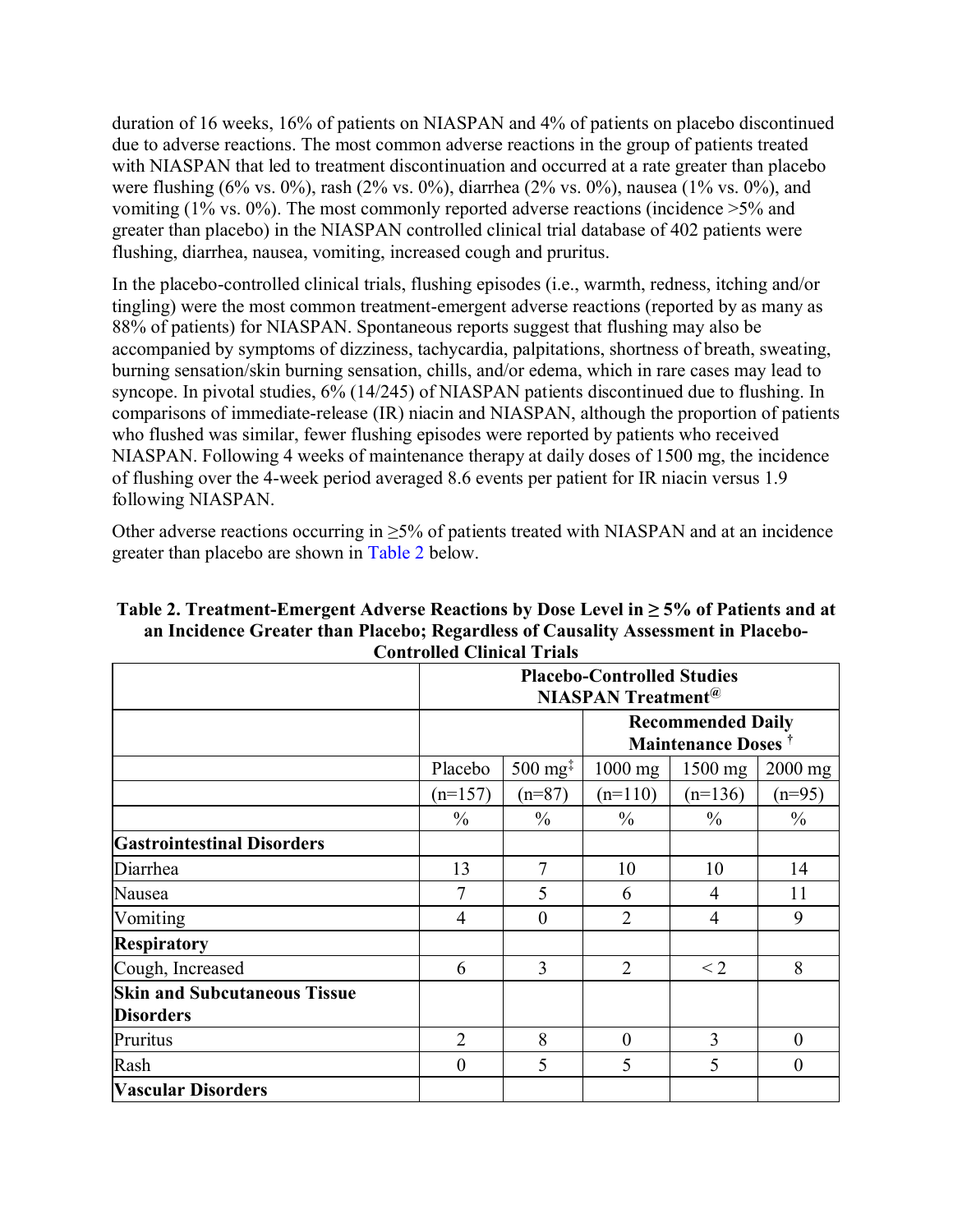| $Flushing$ <sup>&amp;</sup>                                                                              | 19                                                                               | 68 | 69 | 63 |  |  |  |  |  |
|----------------------------------------------------------------------------------------------------------|----------------------------------------------------------------------------------|----|----|----|--|--|--|--|--|
| Note: Percentages are calculated from the total number of patients in each column.                       |                                                                                  |    |    |    |  |  |  |  |  |
| $\ $ <sup>†</sup> Adverse reactions are reported at the initial dose where they occur.                   |                                                                                  |    |    |    |  |  |  |  |  |
| <sup>[@</sup> Pooled results from placebo-controlled studies; for NIASPAN, $n=245$ and median treatment  |                                                                                  |    |    |    |  |  |  |  |  |
|                                                                                                          | duration=16 weeks. Number of NIASPAN patients (n) are not additive across doses. |    |    |    |  |  |  |  |  |
| <sup>†</sup> The 500 mg/day dose is outside the recommended daily maintenance dosing range <i>[see</i> ] |                                                                                  |    |    |    |  |  |  |  |  |
| Dosage and Administration $(2.2)$ .                                                                      |                                                                                  |    |    |    |  |  |  |  |  |
| $\frac{1}{2}$ 10 patients discontinued before receiving 500 mg, therefore they were not included.        |                                                                                  |    |    |    |  |  |  |  |  |

In general, the incidence of adverse events was higher in women compared to men.

### *Atherothrombosis Intervention in Metabolic Syndrome with Low HDL/High Triglycerides: Impact on Global Health Outcomes (AIM-HIGH)*

In AIM-HIGH involving 3414 patients (mean age of 64 years, 15% women, 92% Caucasians, 34% with diabetes mellitus) with stable, previously diagnosed cardiovascular disease, all patients received simvastatin, 40 to 80 mg per day, plus ezetimibe 10 mg per day if needed, to maintain an LDL-C level of 40-80 mg/dL, and were randomized to receive NIASPAN 1500-2000 mg/day (n=1718) or matching placebo (IR Niacin, 100-150 mg, n=1696). The incidence of the adverse reactions of "blood glucose increased" (6.4% vs. 4.5%) and "diabetes mellitus" (3.6% vs. 2.2%) was significantly higher in the simvastatin plus NIASPAN group as compared to the simvastatin plus placebo group. There were 5 cases of rhabdomyolysis reported, 4 (0.2%) in the simvastatin plus NIASPAN group and one  $( $0.1\%$ )$  in the simvastatin plus placebo group.

## <span id="page-8-0"></span>**6.2 Postmarketing Experience**

The following additional adverse reactions have been identified during post-approval use of NIASPAN. Because the below reactions are reported voluntarily from a population of uncertain size, it is generally not possible to reliably estimate their frequency or establish a causal relationship to drug exposure.

Cardiac disorders: tachycardia, palpitations, atrial fibrillation, other cardiac arrhythmias

Eye disorders: blurred vision, macular edema

Gastrointestinal disorders: peptic ulcers, eructation, flatulence

Hepatobiliary disorders: hepatitis, jaundice

Immune system disorders: hypersensitivity reactions (including anaphylaxis, angioedema, urticaria, flushing, dyspnea, tongue edema, larynx edema, face edema, peripheral edema, laryngismus, and vesiculobullous rash)

Metabolism and nutrition disorders: decreased glucose tolerance, gout

Musculoskeletal and connective tissue disorders: myalgia, myopathy

Nervous system disorders: dizziness, insomnia, asthenia, nervousness, paresthesia, migraine

Respiratory, thoracic and mediastinal disorders: dyspnea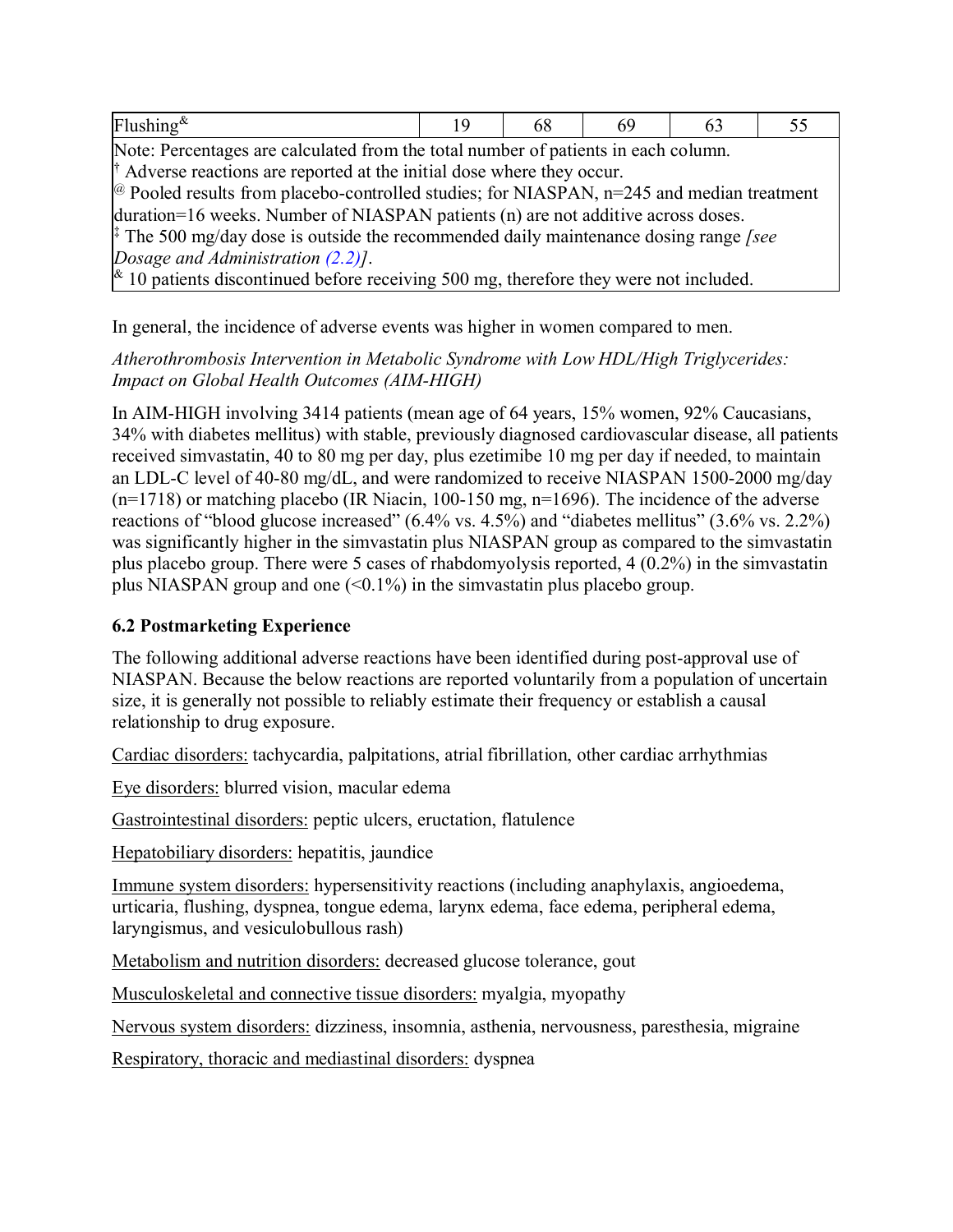Skin and subcutaneous tissue disorders: maculopapular rash, dry skin, sweating, burning sensation/skin burning sensation, skin discoloration, acanthosis nigricans

Vascular disorders: syncope, hypotension, postural hypotension

*Clinical Laboratory Abnormalities*

Chemistry: Elevations in serum transaminases, LDH, fasting glucose, uric acid, total bilirubin, amylase and creatine kinase, and reduction in phosphorus.

<span id="page-9-2"></span>Hematology: Slight reductions in platelet counts and prolongation in prothrombin time.

## **7 DRUG INTERACTIONS**

### <span id="page-9-0"></span>**7.1 Statins**

Caution should be used when prescribing niacin ( $\geq 1$  gm/day) with statins as these drugs can increase risk of myopathy/rhabdomyolysis *[see Warnings and Precautions [\(5\)](#page-4-3) and Clinical Pharmacology [\(12.3\)\]](#page-12-0)*.

### <span id="page-9-1"></span>**7.2 Bile Acid Sequestrants**

An *in vitro* study results suggest that the bile acid-binding resins have high niacin binding capacity. Therefore, 4 to 6 hours, or as great an interval as possible, should elapse between the ingestion of bile acid-binding resins and the administration of NIASPAN *[see Clinical Pharmacology [\(12.3\)\]](#page-12-0)*.

### <span id="page-9-3"></span>**7.3 Aspirin**

Concomitant aspirin may decrease the metabolic clearance of nicotinic acid. The clinical relevance of this finding is unclear.

### <span id="page-9-4"></span>**7.4 Antihypertensive Therapy**

Niacin may potentiate the effects of ganglionic blocking agents and vasoactive drugs resulting in postural hypotension.

### <span id="page-9-5"></span>**7.5 Other**

Vitamins or other nutritional supplements containing large doses of niacin or related compounds such as nicotinamide may potentiate the adverse effects of NIASPAN.

### <span id="page-9-6"></span>**7.6 Laboratory Test Interactions**

Niacin may produce false elevations in some fluorometric determinations of plasma or urinary catecholamines. Niacin may also give false-positive reactions with cupric sulfate solution (Benedict's reagent) in urine glucose tests.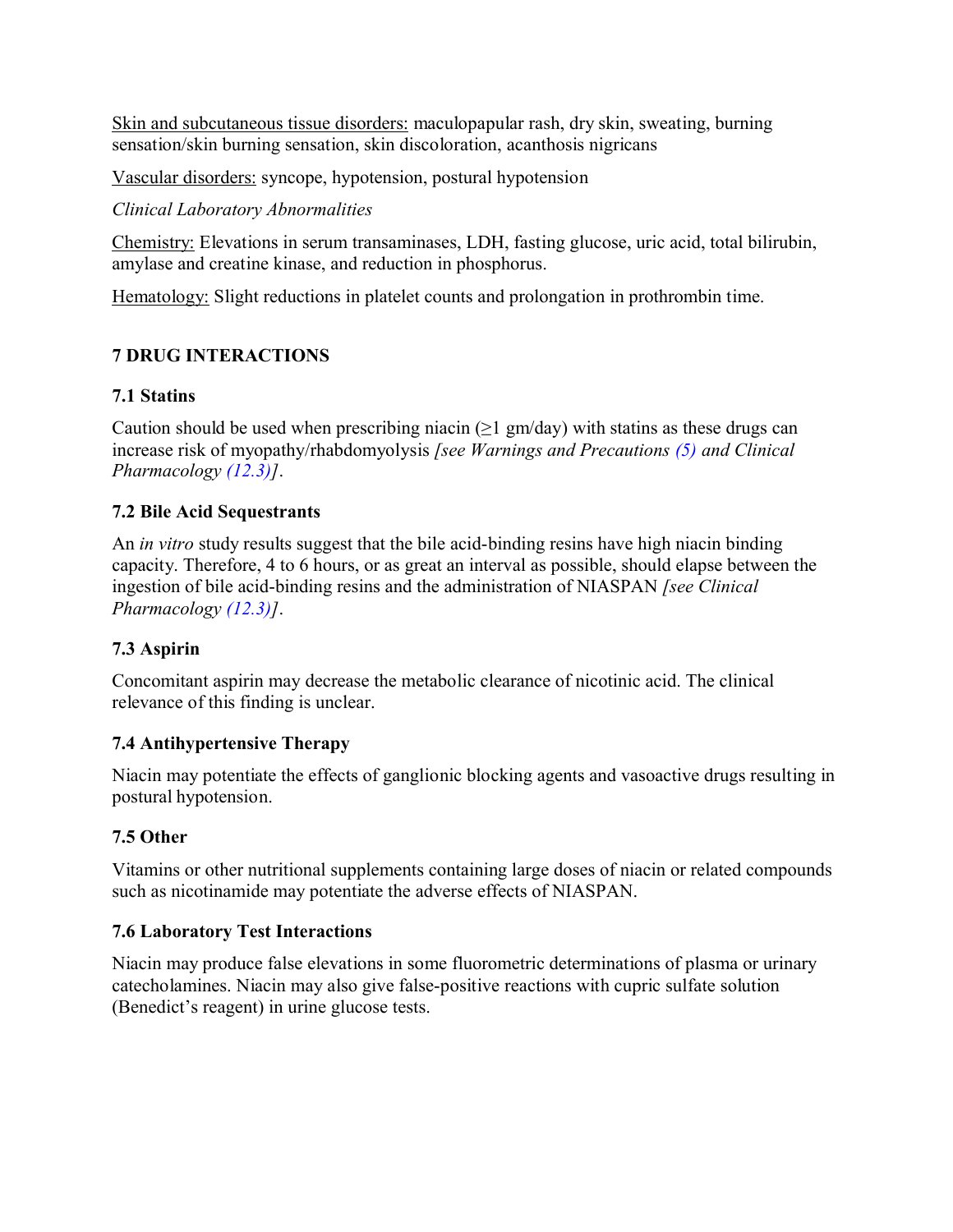### <span id="page-10-2"></span>**8 USE IN SPECIFIC POPULATIONS**

### <span id="page-10-0"></span>**8.1 Pregnancy**

### Risk Summary

Discontinue NIASPAN when pregnancy is recognized in patients receiving the drug for the treatment of hyperlipidemia. Assess the individual risks and benefits of continuing NIASPAN during pregnancy in patients receiving the drug for the treatment of hypertriglyceridemia. Advise patients to inform their healthcare provider of a known or suspected pregnancy.

The potential for embryofetal toxicity with the doses of niacin in NIASPAN is unknown. The available data on NIASPAN use in pregnant women are insufficient to evaluate for a drugassociated risk of major birth defects, miscarriage, or adverse maternal or fetal outcomes. Animal reproduction studies have not been conducted with niacin or with NIASPAN. Treatment of hypercholesterolemia is not generally necessary during pregnancy. Atherosclerosis is a chronic process and the discontinuation of lipid-lowering drugs during pregnancy should have little impact on the outcome of long-term therapy of primary hypercholesterolemia for most patients.

The estimated background risk of major birth defects and miscarriage for the indicated population is unknown. In the U.S. general population, the estimated background risk of major birth defects and miscarriage in clinically recognized pregnancies is 2-4% and 15-20%, respectively.

### <span id="page-10-1"></span>**8.2 Lactation**

### Risk Summary

Niacin is present in human milk and the amount of niacin increases with maternal supplementation. There is no information on the effects of the doses of niacin in NIASPAN on the breastfed infant or the effects on milk production. Because of the potential for serious adverse reactions in breastfeeding infants, including hepatotoxicity, advise patients not to breastfeed during treatment with NIASPAN.

## <span id="page-10-3"></span>**8.4 Pediatric Use**

Safety and effectiveness of niacin therapy in pediatric patients  $(\leq 16 \text{ years})$  have not been established.

## <span id="page-10-4"></span>**8.5 Geriatric Use**

Of 979 patients in clinical studies of NIASPAN, 21% of the patients were age 65 and over. No overall differences in safety and effectiveness were observed between these patients and younger patients, and other reported clinical experience has not identified differences in responses between the elderly and younger patients, but greater sensitivity of some older individuals cannot be ruled out.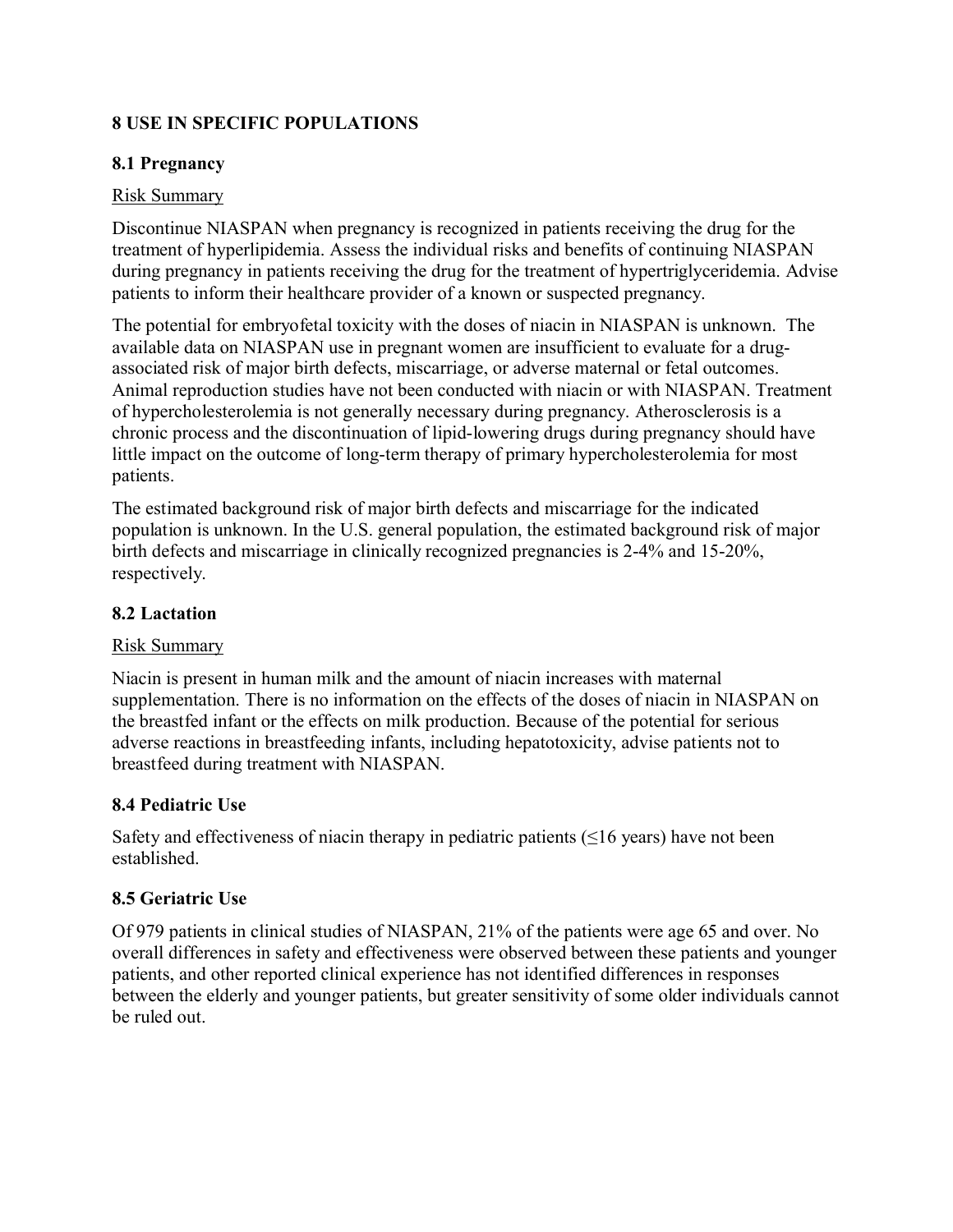#### <span id="page-11-0"></span>**8.6 Renal Impairment**

No studies have been performed in this population. NIASPAN should be used with caution in patients with renal impairment *[see Warnings and Precautions [\(5\)\]](#page-4-3)*.

### <span id="page-11-1"></span>**8.7 Hepatic Impairment**

No studies have been performed in this population. NIASPAN should be used with caution in patients with a past history of liver disease and/or who consume substantial quantities of alcohol. Active liver disease, unexplained transaminase elevations and significant or unexplained hepatic dysfunction are contraindications to the use of NIASPAN *[see Contraindications [\(4\)](#page-4-2) and Warnings and Precautions [\(5.3\)\]](#page-5-0)*.

### <span id="page-11-2"></span>**8.8 Gender**

Data from the clinical trials suggest that women have a greater hypolipidemic response than men at equivalent doses of NIASPAN.

### <span id="page-11-3"></span>**10 OVERDOSAGE**

<span id="page-11-4"></span>Supportive measures should be undertaken in the event of an overdose.

### **11 DESCRIPTION**

NIASPAN (niacin tablet, film-coated extended-release), contains niacin, which at therapeutic doses is an antihyperlipidemic agent. Niacin (nicotinic acid, or 3-pyridinecarboxylic acid) is a white, crystalline powder, very soluble in water, with the following structural formula:



NIASPAN is an unscored, medium-orange, film-coated tablet for oral administration and is available in three tablet strengths containing 500, 750, and 1000 mg niacin. NIASPAN tablets also contain the inactive ingredients hypromellose, povidone, stearic acid, and polyethylene glycol, and the following coloring agents: FD&C yellow #6/sunset yellow FCF Aluminum Lake, synthetic red and yellow iron oxides, and titanium dioxide.

## <span id="page-11-5"></span>**12 CLINICAL PHARMACOLOGY**

### <span id="page-11-6"></span>**12.1 Mechanism of Action**

The mechanism by which niacin alters lipid profiles has not been well defined. It may involve several actions including partial inhibition of release of free fatty acids from adipose tissue, and increased lipoprotein lipase activity, which may increase the rate of chylomicron triglyceride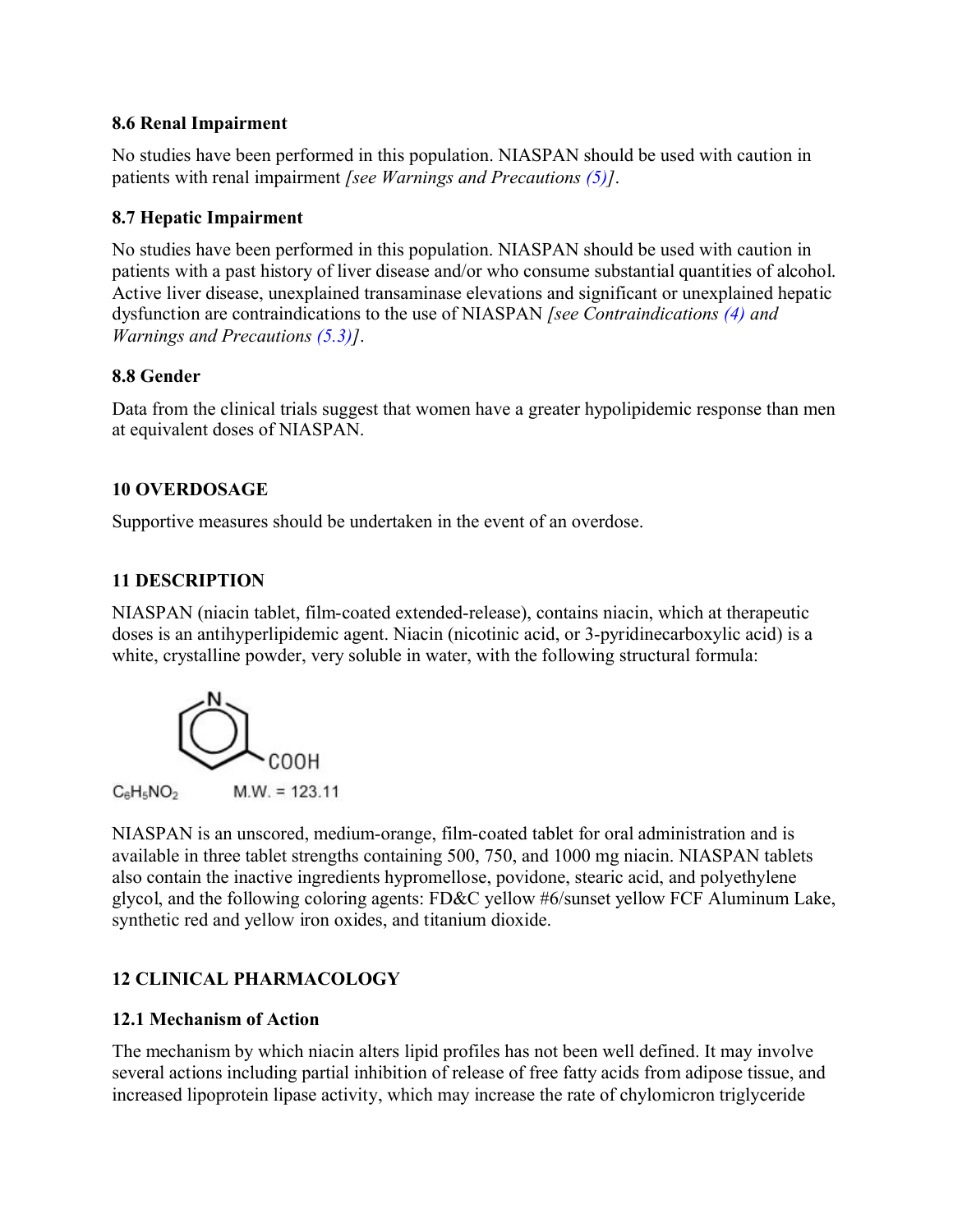removal from plasma. Niacin decreases the rate of hepatic synthesis of VLDL and LDL, and does not appear to affect fecal excretion of fats, sterols, or bile acids.

### <span id="page-12-0"></span>**12.3 Pharmacokinetics**

### *Absorption*

Due to extensive and saturable first-pass metabolism, niacin concentrations in the general circulation are dose dependent and highly variable. Time to reach the maximum niacin plasma concentrations was about 5 hours following NIASPAN. To reduce the risk of gastrointestinal (GI) upset, administration of NIASPAN with a low-fat meal or snack is recommended.

Single-dose bioavailability studies have demonstrated that the 500 mg and 1000 mg tablet strengths are dosage form equivalent but the 500 mg and 750 mg tablet strengths are not dosage form equivalent.

### *Metabolism*

The pharmacokinetic profile of niacin is complicated due to extensive first-pass metabolism that is dose-rate specific and, at the doses used to treat dyslipidemia, saturable. In humans, one pathway is through a simple conjugation step with glycine to form nicotinuric acid (NUA). NUA is then excreted in the urine, although there may be a small amount of reversible metabolism back to niacin. The other pathway results in the formation of nicotinamide adenine dinucleotide (NAD). It is unclear whether nicotinamide is formed as a precursor to, or following the synthesis of, NAD. Nicotinamide is further metabolized to at least N-methylnicotinamide (MNA) and nicotinamide-N-oxide (NNO). MNA is further metabolized to two other compounds, N-methyl-2-pyridone-5-carboxamide (2PY) and N-methyl-4-pyridone-5-carboxamide (4PY). The formation of 2PY appears to predominate over 4PY in humans. At the doses used to treat hyperlipidemia, these metabolic pathways are saturable, which explains the nonlinear relationship between niacin dose and plasma concentrations following multiple-dose NIASPAN administration.

Nicotinamide does not have hypolipidemic activity; the activity of the other metabolites is unknown.

### *Elimination*

Following single and multiple doses, approximately 60 to 76% of the niacin dose administered as NIASPAN was recovered in urine as niacin and metabolites; up to 12% was recovered as unchanged niacin after multiple dosing. The ratio of metabolites recovered in the urine was dependent on the dose administered.

### **Pediatric Use**

No pharmacokinetic studies have been performed in this population (≤16 years) *[see Use in Specific Populations [\(8.4\)\]](#page-10-3)*.

## **Geriatric Use**

No pharmacokinetic studies have been performed in this population (>65 years) *[see Use in Specific Populations [\(8.5\)\]](#page-10-4)*.

## **Renal Impairment**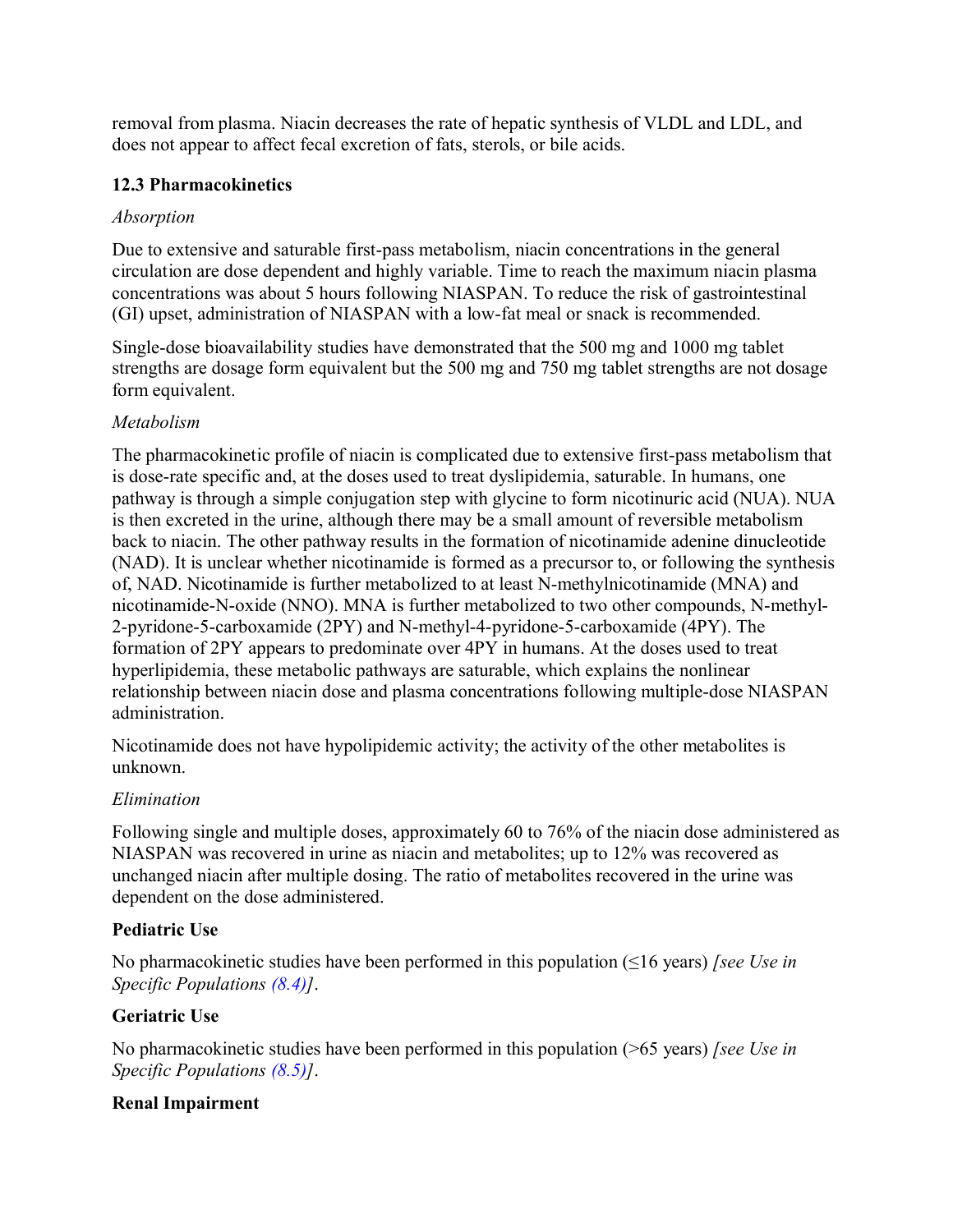No pharmacokinetic studies have been performed in this population. NIASPAN should be used with caution in patients with renal disease *[see Warnings and Precautions [\(5\)\]](#page-4-3)*.

### **Hepatic Impairment**

No pharmacokinetic studies have been performed in this population. Active liver disease, unexplained transaminase elevations and significant or unexplained hepatic dysfunction are contraindications to the use of NIASPAN *[see Contraindications [\(4\)](#page-4-2) and Warnings and Precautions [\(5.3\)\]](#page-5-0)*.

## **Gender**

Steady-state plasma concentrations of niacin and metabolites after administration of NIASPAN are generally higher in women than in men, with the magnitude of the difference varying with dose and metabolite. This gender differences observed in plasma levels of niacin and its metabolites may be due to gender-specific differences in metabolic rate or volume of distribution. Recovery of niacin and metabolites in urine, however, is generally similar for men and women, indicating that absorption is similar for both genders *[see Gender [\(8.8\)\]](#page-11-2)*.

### **Drug interactions**

### *Fluvastatin*

Niacin did not affect fluvastatin pharmacokinetics *[see Drug Interactions [\(7.1\)\]](#page-9-0)*.

### *Lovastatin*

When NIASPAN 2000 mg and lovastatin 40 mg were co-administered, NIASPAN increased lovastatin  $C_{\text{max}}$  and AUC by 2% and 14%, respectively, and decreased lovastatin acid  $C_{\text{max}}$  and AUC by 22% and 2%, respectively. Lovastatin reduced NIASPAN bioavailability by 2-3% *[see Drug Interactions [\(7.1\)\]](#page-9-0)*.

## *Simvastatin*

When NIASPAN 2000 mg and simvastatin 40 mg were co-administered, NIASPAN increased simvastatin  $C_{\text{max}}$  and AUC by 1% and 9%, respectively, and simvastatin acid  $C_{\text{max}}$  and AUC by 2% and 18%, respectively. Simvastatin reduced NIASPAN bioavailability by 2% *[see Drug Interactions [\(7.1\)\]](#page-9-0)*.

## *Bile Acid Sequestrants*

An *in vitro* study was carried out investigating the niacin-binding capacity of colestipol and cholestyramine. About 98% of available niacin was bound to colestipol, with 10 to 30% binding to cholestyramine *[see Drug Interactions [\(7.2\)\]](#page-9-1)*.

## <span id="page-13-0"></span>**13 NONCLINICAL TOXICOLOGY**

## <span id="page-13-1"></span>**13.1 Carcinogenesis and Mutagenesis and Impairment of Fertility**

Niacin administered to mice for a lifetime as a 1% solution in drinking water was not carcinogenic. The mice in this study received approximately 6 to 8 times a human dose of 3000 mg/day as determined on a mg/m<sup>2</sup> basis. Niacin was negative for mutagenicity in the Ames test.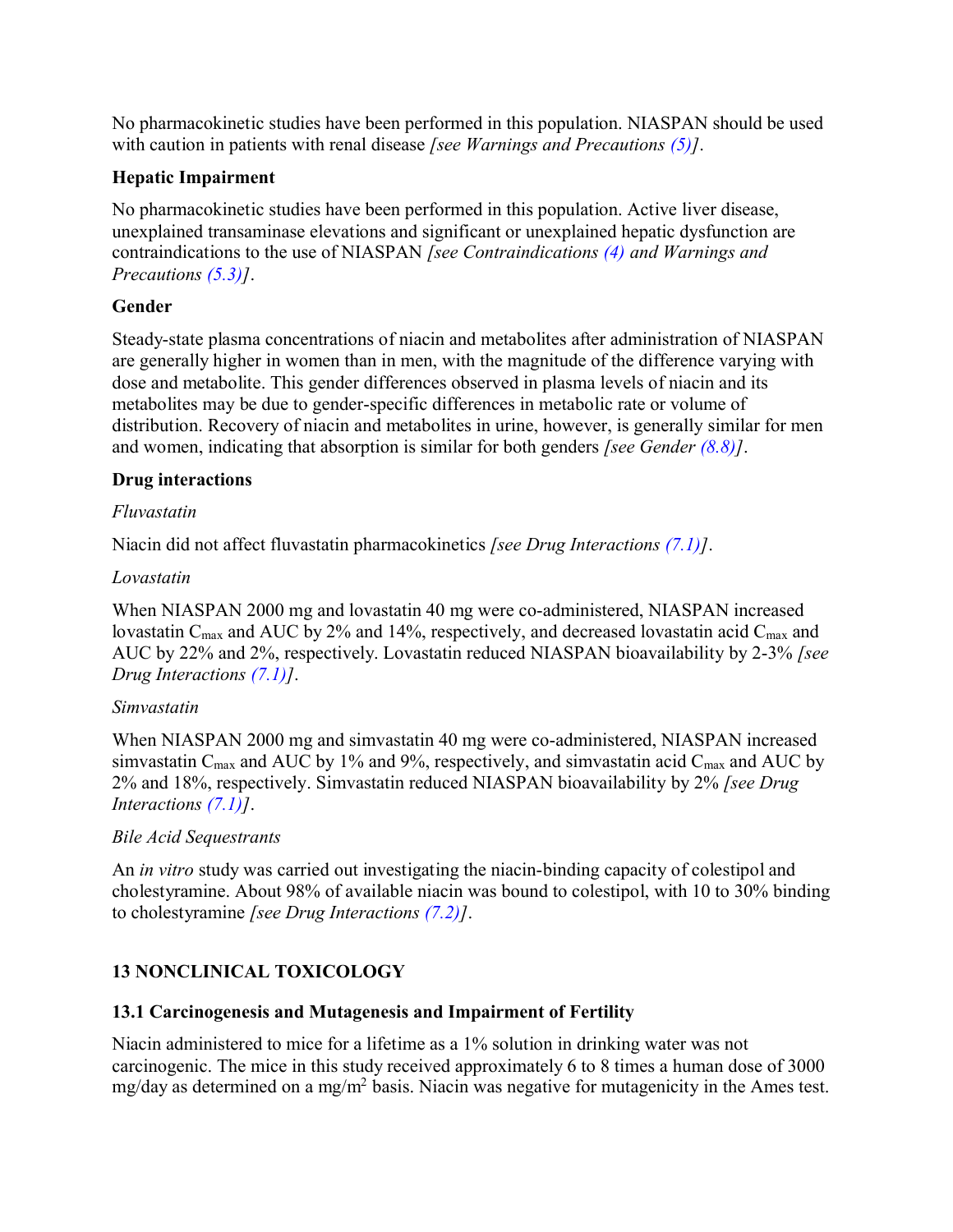No studies on impairment of fertility have been performed. No studies have been conducted with NIASPAN regarding carcinogenesis, mutagenesis, or impairment of fertility.

### <span id="page-14-0"></span>**14 CLINICAL STUDIES**

### <span id="page-14-1"></span>**14.1 Niacin Clinical Studies**

Niacin's ability to reduce mortality and the risk of definite, nonfatal myocardial infarction (MI) has been assessed in long-term studies. The Coronary Drug Project, completed in 1975, was designed to assess the safety and efficacy of niacin and other lipid-altering drugs in men 30 to 64 years old with a history of MI. Over an observation period of 5 years, niacin treatment was associated with a statistically significant reduction in nonfatal, recurrent MI. The incidence of definite, nonfatal MI was 8.9% for the 1119 patients randomized to nicotinic acid versus 12.2% for the 2789 patients who received placebo  $(p< 0.004)$ . Total mortality was similar in the two groups at 5 years (24.4% with nicotinic acid versus 25.4% with placebo; *p*=N.S.). At the time of a 15-year follow-up, there were 11% (69) fewer deaths in the niacin group compared to the placebo cohort (52.0% versus 58.2%; *p*=0.0004). However, mortality at 15 years was not an original endpoint of the Coronary Drug Project. In addition, patients had not received niacin for approximately 9 years, and confounding variables such as concomitant medication use and medical or surgical treatments were not controlled.

The Cholesterol-Lowering Atherosclerosis Study (CLAS) was a randomized, placebo-controlled, angiographic trial testing combined colestipol and niacin therapy in 162 non-smoking males with previous coronary bypass surgery. The primary, per-subject cardiac endpoint was global coronary artery change score. After 2 years, 61% of patients in the placebo cohort showed disease progression by global change score (n=82), compared with only 38.8% of drug-treated subjects ( $n=80$ ), when both native arteries and grafts were considered ( $p<0.005$ ); disease regression also occurred more frequently in the drug-treated group (16.2% versus 2.4%;  $p=0.002$ ). In a follow-up to this trial in a subgroup of 103 patients treated for 4 years, again, significantly fewer patients in the drug-treated group demonstrated progression than in the placebo cohort  $(48\%$  versus  $85\%$ , respectively;  $p<0.0001$ ).

The Familial Atherosclerosis Treatment Study (FATS) in 146 men ages 62 and younger with Apo B levels ≥125 mg/dL, established coronary artery disease, and family histories of vascular disease, assessed change in severity of disease in the proximal coronary arteries by quantitative arteriography. Patients were given dietary counseling and randomized to treatment with either conventional therapy with double placebo (or placebo plus colestipol if the LDL-C was elevated); lovastatin plus colestipol; or niacin plus colestipol. In the conventional therapy group, 46% of patients had disease progression (and no regression) in at least one of nine proximal coronary segments; regression was the only change in 11%. In contrast, progression (as the only change) was seen in only 25% in the niacin plus colestipol group, while regression was observed in 39%. Though not an original endpoint of the trial, clinical events (death, MI, or revascularization for worsening angina) occurred in 10 of 52 patients who received conventional therapy, compared with 2 of 48 who received niacin plus colestipol.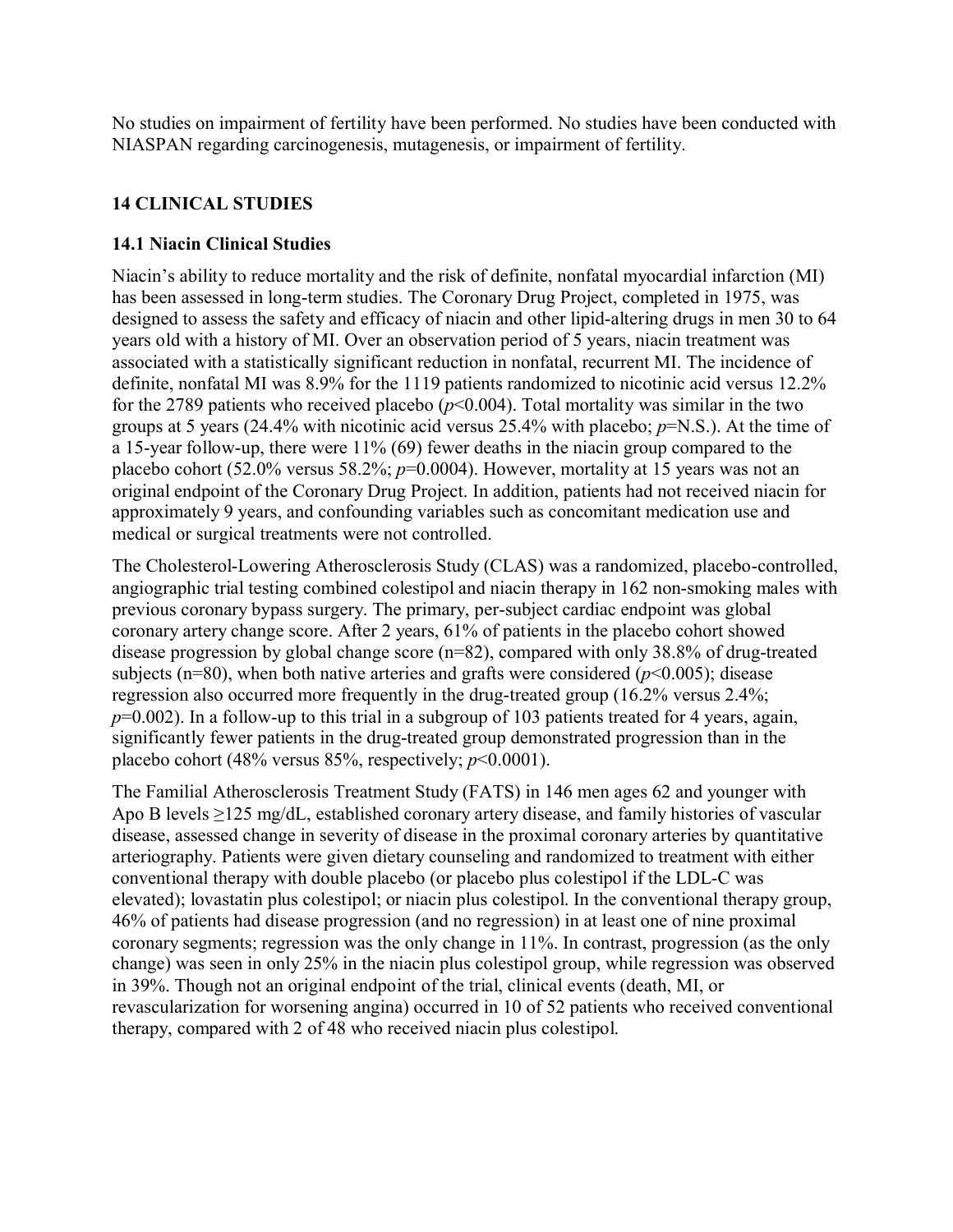### <span id="page-15-0"></span>**14.2 NIASPAN Clinical Studies**

*Placebo-Controlled Clinical Studies in Patients with Primary Hyperlipidemia and Mixed Dyslipidemia:* In two randomized, double-blind, parallel, multi-center, placebo-controlled trials, NIASPAN dosed at 1000, 1500 or 2000 mg daily at bedtime with a low-fat snack for 16 weeks (including 4 weeks of dose escalation) favorably altered lipid profiles compared to placebo [\(Table 3\)](#page-15-1). Women appeared to have a greater response than men at each NIASPAN dose level (see *Gender Effect*, below).

<span id="page-15-1"></span>

|                                       | <b>Table 5. Eithig inesponse to Figure All Therapy</b> |                                               |       |       |           |       |  |  |  |  |  |
|---------------------------------------|--------------------------------------------------------|-----------------------------------------------|-------|-------|-----------|-------|--|--|--|--|--|
|                                       |                                                        | Mean Percent Change from Baseline to Week 16* |       |       |           |       |  |  |  |  |  |
| <b>Treatment</b>                      | n                                                      | <b>TC</b>                                     | LDL-C | HDL-C | <b>TG</b> | Apo B |  |  |  |  |  |
| NIASPAN 1000 mg at bedtime            | 41                                                     | $-3$                                          | $-5$  | $+18$ | $-21$     | -6    |  |  |  |  |  |
| NIASPAN 2000 mg at bedtime            | 41                                                     | $-10$                                         | $-14$ | $+22$ | $-28$     | $-16$ |  |  |  |  |  |
| Placebo                               | 40                                                     |                                               |       | $+4$  |           | $+1$  |  |  |  |  |  |
| NIASPAN 1500 mg at bedtime            | 76                                                     | $-8$                                          | $-12$ | $+20$ | $-13$     | $-12$ |  |  |  |  |  |
| Placebo                               | 73                                                     | $+2$                                          | $+1$  | $+2$  | $+12$     | $+1$  |  |  |  |  |  |
| $n =$ number of patients at baseline: |                                                        |                                               |       |       |           |       |  |  |  |  |  |

**Table 3. Lipid Response to NIASPAN Therapy**

n = number of patients at baseline;

\* Mean percent change from baseline for all NIASPAN doses was significantly different  $(p<0.05)$  from placebo.

In a double-blind, multi-center, forced dose-escalation study, monthly 500 mg increases in NIASPAN dose resulted in incremental reductions of approximately 5% in LDL-C and Apo B levels in the daily dose range of 500 mg through 2000 mg [\(Table 4\)](#page-15-2). Women again tended to have a greater response to NIASPAN than men (see *Gender Effect*, below).

<span id="page-15-2"></span>

|                      |    | <b>Mean Percent Change from Baseline*</b> |       |       |       |       |  |  |
|----------------------|----|-------------------------------------------|-------|-------|-------|-------|--|--|
| <b>Treatment</b>     | n  | <b>TC</b>                                 | LDL-C | HDL-C | TG    | Apo B |  |  |
| $Placebo^{\ddagger}$ | 44 | $-2$                                      | - 1   | $+5$  | -6    |       |  |  |
| <b>NIASPAN</b>       | 87 |                                           |       |       |       |       |  |  |
| 500 mg at bedtime    |    | $-2$                                      | -3    | $+10$ | $-5$  | $-2$  |  |  |
| 1000 mg at bedtime   |    | $-5$                                      | -9    | $+15$ | $-11$ | $-7$  |  |  |
| 1500 mg at bedtime   |    | $-11$                                     | $-14$ | $+22$ | $-28$ | $-15$ |  |  |
| 2000 mg at bedtime   |    | $-12$                                     | $-17$ | $+26$ | $-35$ | $-16$ |  |  |
|                      |    |                                           |       |       |       |       |  |  |

**Table 4. Lipid Response in Dose-Escalation Study**

 $n =$  number of patients enrolled;

<sup>‡</sup> Placebo data shown are after 24 weeks of placebo treatment.

\* For all NIASPAN doses except 500 mg, mean percent change from baseline was significantly different  $(p<0.05)$  from placebo for all lipid parameters shown.

Pooled results for major lipids from these three placebo-controlled studies are shown below [\(Table 5\)](#page-16-0).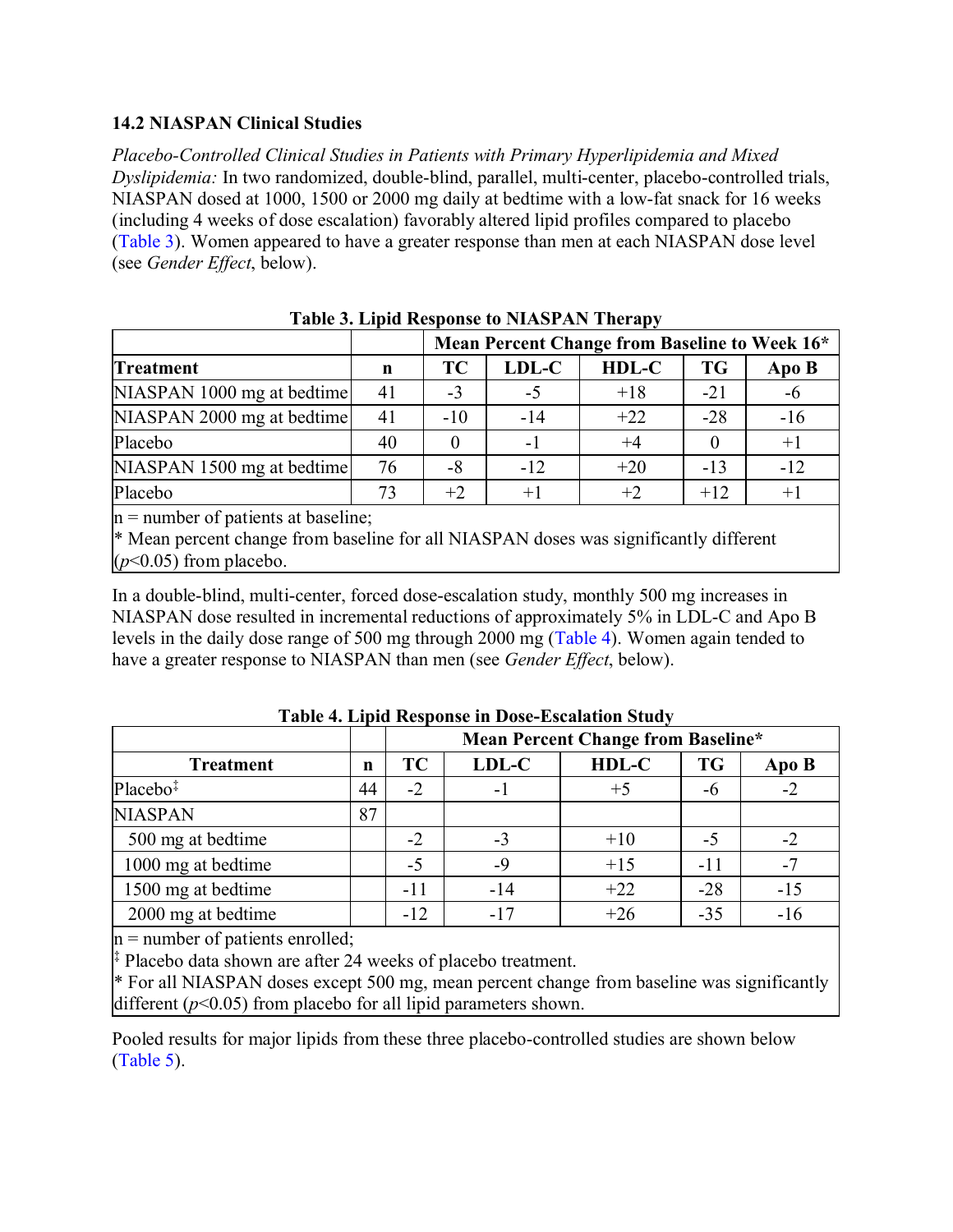|                                                                                                   | <b>Mean Baseline and Median Percent Change from Baseline</b><br>$(25th, 75th Percentiles)$ |                 |                  |                |  |  |  |  |
|---------------------------------------------------------------------------------------------------|--------------------------------------------------------------------------------------------|-----------------|------------------|----------------|--|--|--|--|
| <b>NIASPAN</b>                                                                                    | n                                                                                          | LDL-C           | HDL-C            | <b>TG</b>      |  |  |  |  |
| <b>Dose</b>                                                                                       |                                                                                            |                 |                  |                |  |  |  |  |
| 1000 mg at bedtime                                                                                | 104                                                                                        |                 |                  |                |  |  |  |  |
| Baseline $(mg/dL)$                                                                                |                                                                                            | 218             | 45               | 172            |  |  |  |  |
| Percent Change                                                                                    |                                                                                            | $-7$ $(-15, 0)$ | $+14 (+7, +23)$  | $-16(-34,+3)$  |  |  |  |  |
| 1500 mg at bedtime                                                                                | 120                                                                                        |                 |                  |                |  |  |  |  |
| Baseline (mg/dL)                                                                                  |                                                                                            | 212             | 46               | 171            |  |  |  |  |
| Percent Change                                                                                    |                                                                                            | $-13(-21,-4)$   | $+19 (+9, +31)$  | $-25(-45,-2)$  |  |  |  |  |
| 2000 mg at bedtime                                                                                | 85                                                                                         |                 |                  |                |  |  |  |  |
| Baseline (mg/dL)                                                                                  |                                                                                            | 220             | 44               | 160            |  |  |  |  |
| Percent Change                                                                                    |                                                                                            | $-16(-26,-7)$   | $+22 (+15, +34)$ | $-38(-52,-14)$ |  |  |  |  |
| * Represents pooled analyses of results; minimum duration on therapy at each dose was 4<br>weeks. |                                                                                            |                 |                  |                |  |  |  |  |

<span id="page-16-0"></span>**Table 5. Selected Lipid Response to NIASPAN in Placebo-Controlled Clinical Studies\***

*Gender Effect:* Combined data from the three placebo-controlled NIASPAN studies in patients with primary hyperlipidemia and mixed dyslipidemia suggest that, at each NIASPAN dose level studied, changes in lipid concentrations are greater for women than for men [\(Table 6\)](#page-16-1).

<span id="page-16-1"></span>

|                                                                                                                                      |             | <b>Mean Percent Change from Baseline</b> |                |       |           |       |       |       |        |
|--------------------------------------------------------------------------------------------------------------------------------------|-------------|------------------------------------------|----------------|-------|-----------|-------|-------|-------|--------|
| <b>NIASPAN</b>                                                                                                                       | $\mathbf n$ |                                          | HDL-C<br>LDL-C |       | <b>TG</b> |       |       |       | Apo B  |
| Dose                                                                                                                                 | (M/F)       | M                                        | F              | М     | F         | М     | F     | M     | F      |
| 500 mg at bedtime                                                                                                                    | 50/37       | $-2$                                     | $-5$           | $+11$ | $+8$      | $-3$  | -9    | $-1$  | $-5$   |
| 1000 mg at bedtime                                                                                                                   | 76/52       | $-6*$                                    | $-11*$         | $+14$ | $+20$     | $-10$ | $-20$ | $-5*$ | $-10*$ |
| 1500 mg at bedtime                                                                                                                   | 104/59      | $-12$                                    | $-16$          | $+19$ | $+24$     | $-17$ | $-28$ | $-13$ | $-15$  |
| 2000 mg at bedtime                                                                                                                   | 75/53       | $-15$                                    | $-18$          | $+23$ | $+26$     | $-30$ | $-36$ | $-16$ | $-16$  |
| $ n =$ number of male/female patients enrolled.<br><sup>*</sup> Percent change significantly different between genders ( $p$ <0.05). |             |                                          |                |       |           |       |       |       |        |

## **Table 6. Effect of Gender on NIASPAN Dose Response**

*Other Patient Populations:* In a double-blind, multi-center, 19-week study the lipid-altering effects of NIASPAN (forced titration to 2000 mg at bedtime) were compared to baseline in patients whose primary lipid abnormality was a low level of HDL-C (HDL-C  $\leq 40$  mg/dL, TG  $\leq$ 400 mg/dL, and LDL-C  $\leq$ 160, or  $\leq$ 130 mg/dL in the presence of CHD). Results are shown

below [\(Table 7\)](#page-16-2).

<span id="page-16-2"></span>

|  | Mean Baseline and Mean Percent Change from Baseline* |              |    |        |  |  |
|--|------------------------------------------------------|--------------|----|--------|--|--|
|  | LDL-C                                                | <b>HDL-C</b> | TG | Apo B† |  |  |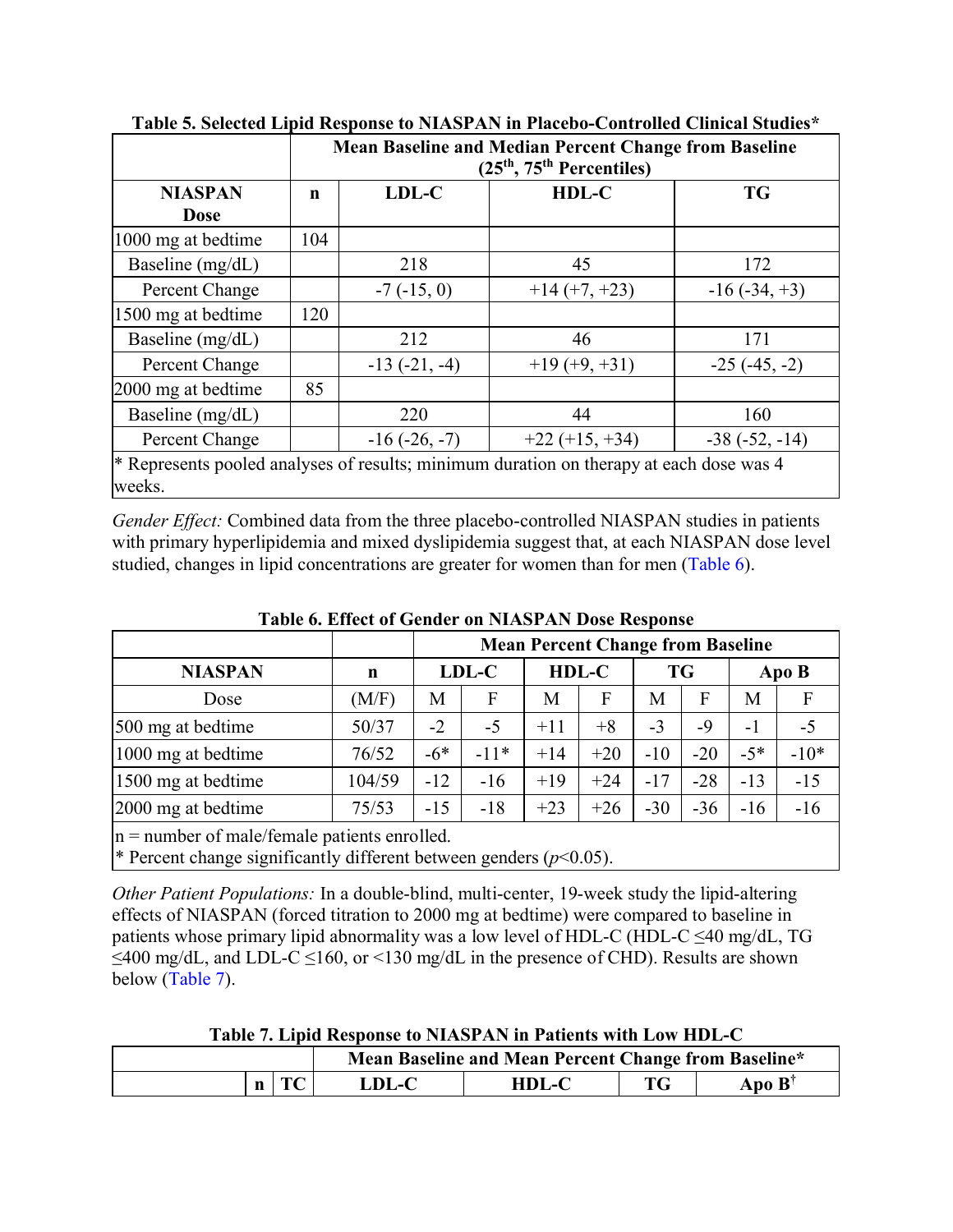| Baseline                                                                                              | 881 | 190  | 120 |       | 194   | 106 |  |  |
|-------------------------------------------------------------------------------------------------------|-----|------|-----|-------|-------|-----|--|--|
| (mg/dL)                                                                                               |     |      |     |       |       |     |  |  |
| Week 19                                                                                               |     | $-3$ |     | $+26$ | $-30$ | -9  |  |  |
| $(\%$ Change)                                                                                         |     |      |     |       |       |     |  |  |
| $n =$ number of patients                                                                              |     |      |     |       |       |     |  |  |
| <sup>*</sup> Mean percent change from baseline was significantly different ( $p$ <0.05) for all lipid |     |      |     |       |       |     |  |  |
| parameters shown except LDL-C.                                                                        |     |      |     |       |       |     |  |  |

† n=72 at baseline and 69 at week 19.

At NIASPAN 2000 mg/day, median changes from baseline (25th, 75th percentiles) for LDL-C, HDL-C, and TG were -3% (-14, +12%), +27% (+13, +38%), and -33% (-50, -19%), respectively.

### <span id="page-17-0"></span>**16 HOW SUPPLIED/STORAGE AND HANDLING**

NIASPAN tablets are supplied as unscored, medium-orange, film-coated, capsule-shaped (containing 500 or 750 mg of niacin) or oval shaped (containing 1000 mg of niacin) tablets, in an extended-release formulation. Tablets are supplied in bottles of 90 as shown below.

- 500 mg tablets: NDC# 0074-3265-90 (printed with 500)
- 750 mg tablets: NDC# 0074-3274-90 (printed with 750)
- 1000 mg tablets: NDC# 0074-3275-90 (printed with 1000)

<span id="page-17-1"></span>Storage: Store at room temperature 20° to 25°C (68° to 77°F).

### **17 PATIENT COUNSELING INFORMATION**

#### <span id="page-17-2"></span>**17.1 Patient Counseling**

Patients should be advised to adhere to their National Cholesterol Education Program (NCEP) recommended diet, a regular exercise program, and periodic testing of a fasting lipid panel.

Patients should be advised to inform other healthcare professionals prescribing a new medication that they are taking NIASPAN.

The patient should be informed of the following:

#### **Dosing Time**

NIASPAN tablets should be taken at bedtime, after a low-fat snack. Administration on an empty stomach is not recommended.

#### **Tablet Integrity**

NIASPAN tablets should not be broken, crushed or chewed, but should be swallowed whole.

#### **Dosing Interruption**

If dosing is interrupted for any length of time, their physician should be contacted prior to restarting therapy; re-titration is recommended.

### **Muscle Pain**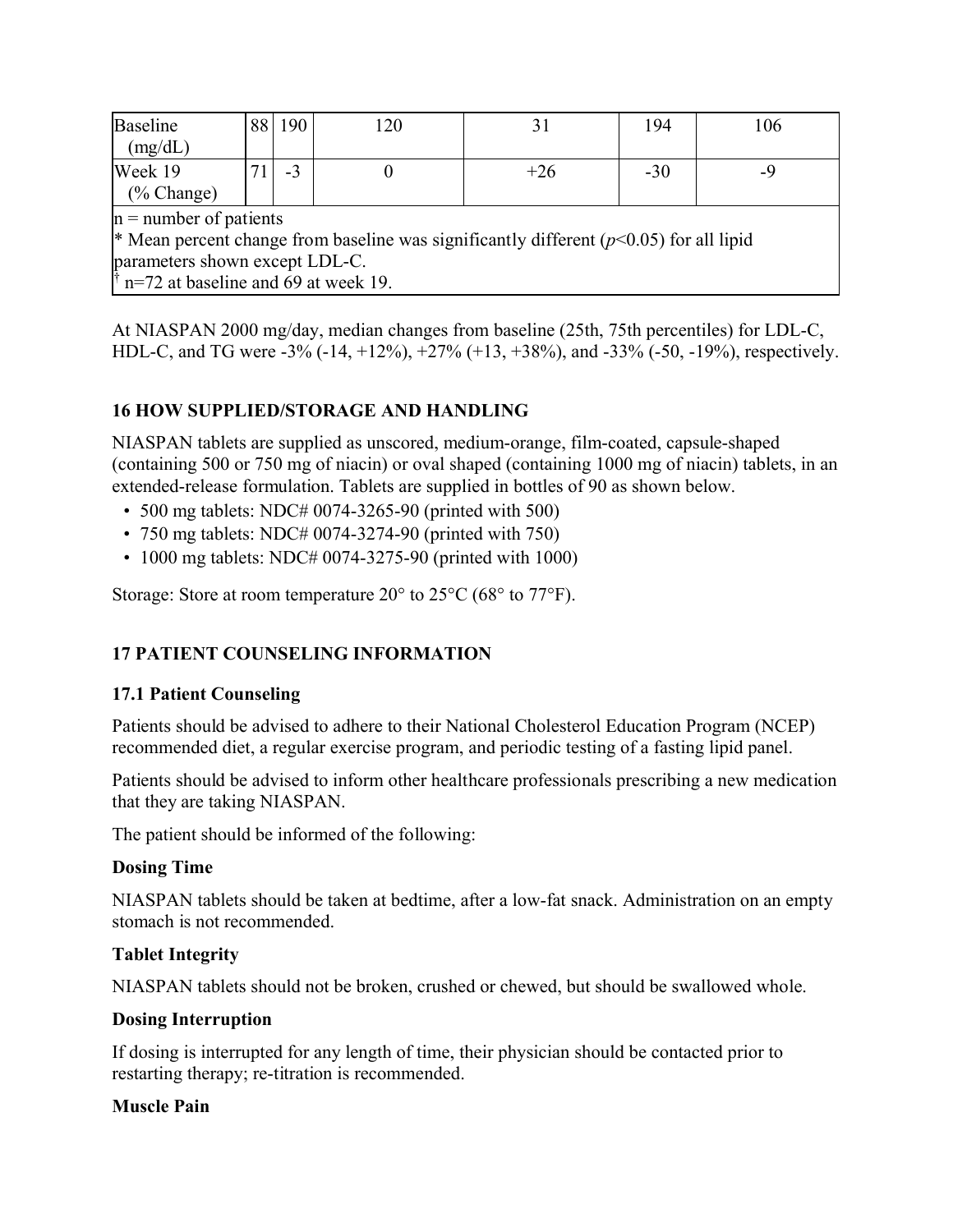Notify their physician of any unexplained muscle pain, tenderness, or weakness promptly. They should discuss all medication, both prescription and over the counter, with their physician.

## **Flushing**

Flushing (warmth, redness, itching and/or tingling of the skin) is a common side effect of niacin therapy that may subside after several weeks of consistent NIASPAN use. Flushing may vary in severity and is more likely to occur with initiation of therapy, or during dose increases. By dosing at bedtime, flushing will most likely occur during sleep. However, if awakened by flushing at night, the patient should get up slowly, especially if feeling dizzy, feeling faint, or taking blood pressure medications. Advise patients of the symptoms of flushing and how they differ from the symptoms of a myocardial infarction.

## **Use of Aspirin Medication**

Taking aspirin (up to the recommended dose of 325 mg) approximately 30 minutes before dosing can minimize flushing.

## **Diet**

Avoid ingestion of alcohol, hot beverages and spicy foods around the time of taking NIASPAN to minimize flushing.

## **Supplements**

Notify their physician if they are taking vitamins or other nutritional supplements containing niacin or nicotinamide.

## **Dizziness**

Notify their physician if symptoms of dizziness occur.

## **Diabetics**

If diabetic, to notify their physician of changes in blood glucose.

## **Pregnancy**

Advise patients to inform their healthcare provider of a known or suspected pregnancy to discuss if NIASPAN should be discontinued *[see Use in Specific Populations [\(8.1\)\]](#page-10-0)*.

## **Lactation**

Advise patients not to breastfeed during treatment with NIASPAN.

© 1997-2022 AbbVie. All rights reserved.

NIASPAN<sup>®</sup> is a registered trademark of AbbVie Respiratory LLC.

Manufactured by:

AbbVie LTD, Barceloneta, PR 00617

For AbbVie Inc.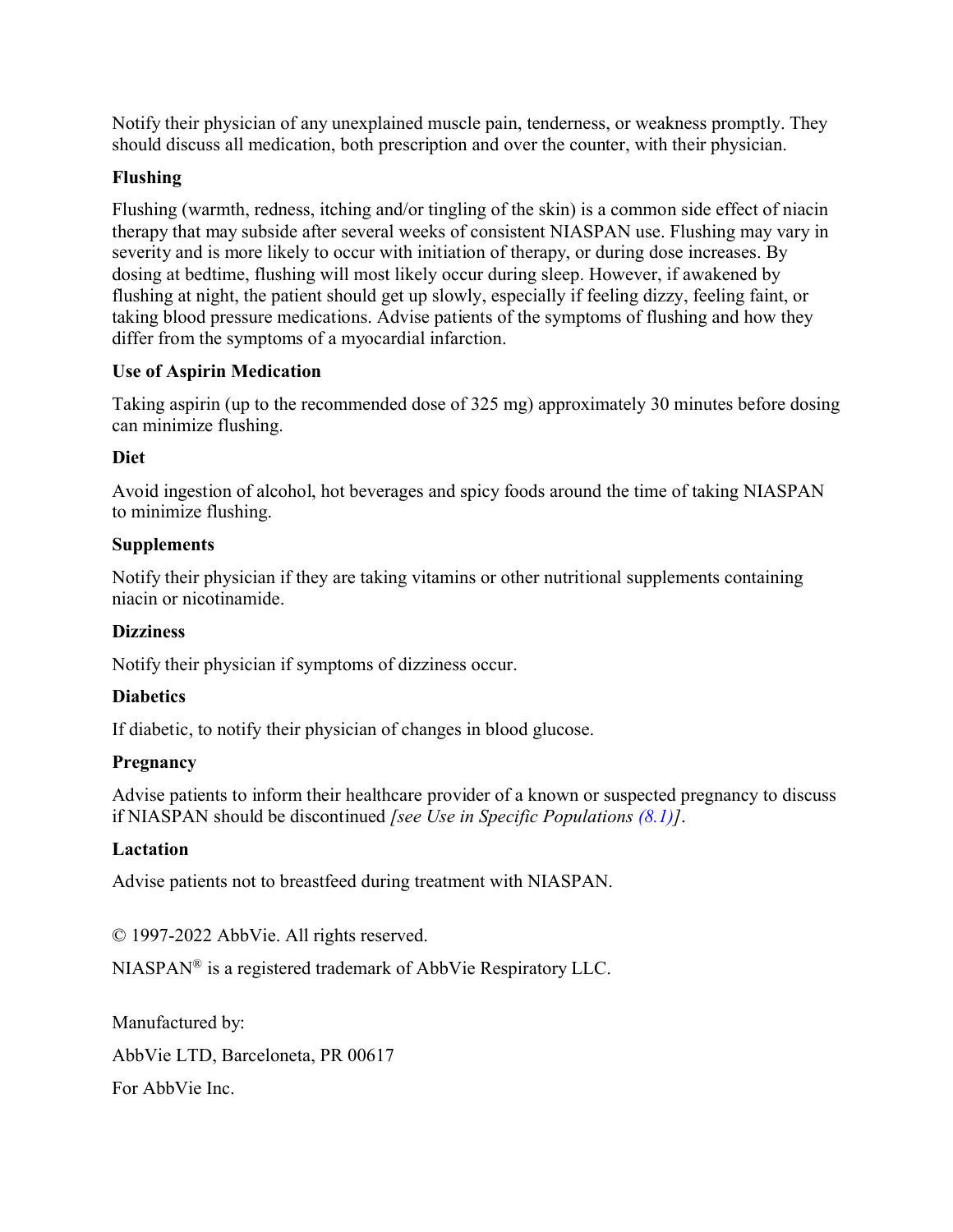North Chicago, IL 60064, USA

May, 2022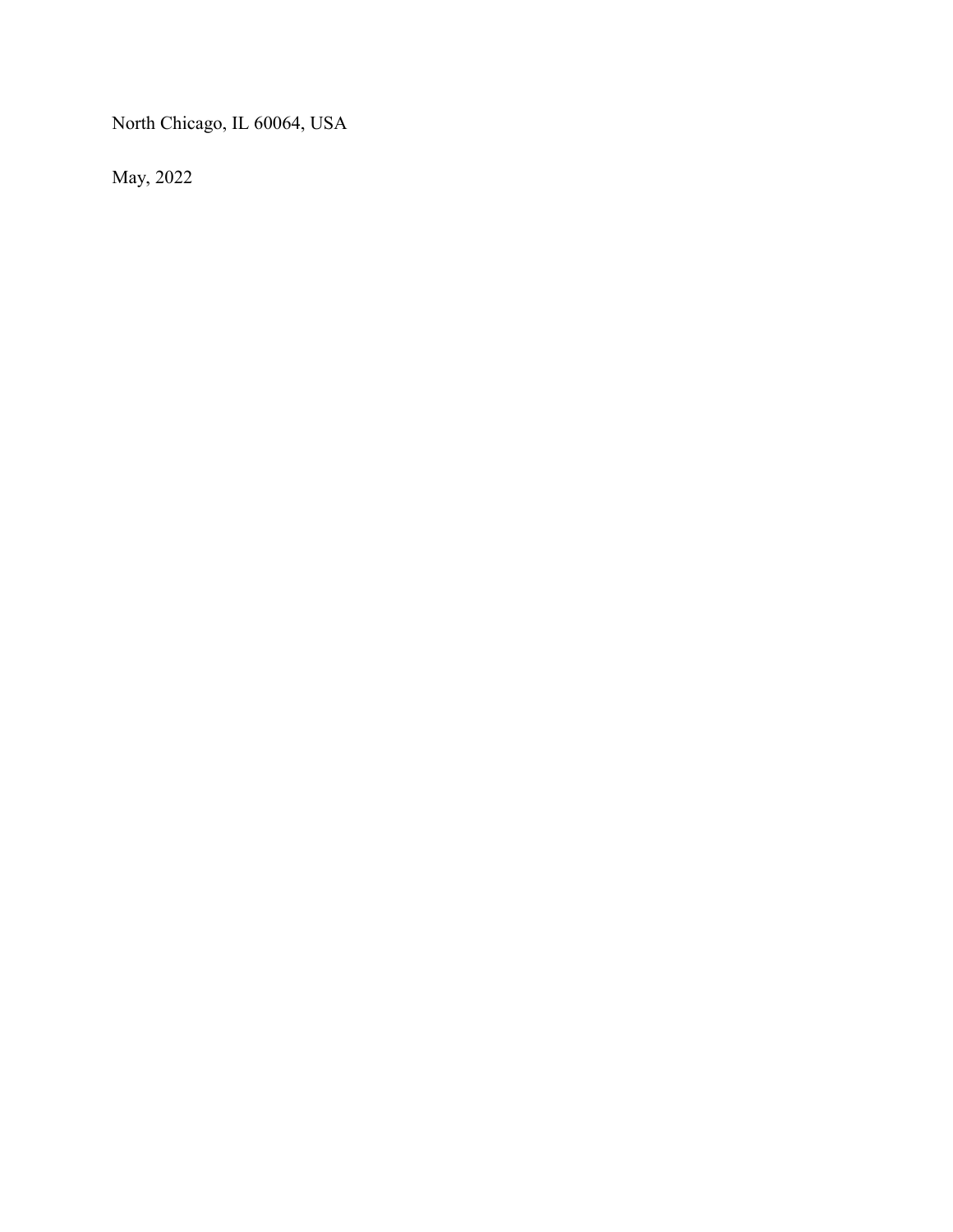#### **PATIENT INFORMATION NIASPAN® (ny-a-span) (niacin extended-release tablets) for oral use**

Read this information carefully before you start taking NIASPAN and each time you get a refill. There may be new information. This information does not take the place of talking with your doctor about your medical condition or your treatment.

#### **What is NIASPAN?**

NIASPAN is a prescription medicine used with diet and exercise to increase the good cholesterol (HDL) and lower the bad cholesterol (LDL) and fats (triglycerides) in your blood.

- NIASPAN is also used to lower the risk of heart attack in people who have had a heart attack and have high cholesterol.
- In people with coronary artery disease and high cholesterol, NIASPAN, when used with a bile acid-binding resin (another cholesterol medicine) can slow down or lessen the build-up of plaque (fatty deposits) in your arteries.
- In people with heart problems and well-controlled cholesterol, taking NIASPAN with another cholesterol-lowering medicine (simvastatin) does not reduce heart attacks or strokes more than taking simvastatin alone.

It is not known if NIASPAN is safe and effective in children 16 years of age and under.

#### **Who should not take NIASPAN?**

#### **Do not take NIASPAN if you have:**

- liver problems.
- a stomach ulcer.
- bleeding problems.
- an allergy to niacin or any of the ingredients in NIASPAN. See the end of this Patient Information leaflet for a complete list of ingredients in NIASPAN.

# **What should I tell my doctor before taking NIASPAN?**

## **Before you take NIASPAN, tell your doctor about all your medical problems including, if you:**

- have diabetes. Tell your doctor if your blood sugar levels change after you take NIASPAN.
- have gout.
- have kidney problems.
- are pregnant or plan to become pregnant. It is not known if NIASPAN will harm your unborn baby. Talk to your doctor if you are pregnant or plan to become pregnant while taking NIASPAN.
- are breastfeeding or plan to breastfeed. NIASPAN can pass into your breast milk. You and your doctor should decide if you will take NIASPAN or breastfeed. You should not do both. Talk to your doctor about the best way to feed your baby if you take NIASPAN.

**Tell your doctor about all the medicines you take,** including prescription and over-the-counter medicines, vitamins, herbal supplements or other nutritional supplements containing niacin or nicotinamide. NIASPAN and other medicines may affect each other causing side effects. NIASPAN may affect the way other medicines work, and other medicines may affect how NIASPAN works.

#### **Especially tell your doctor if you take:**

- other medicines to lower cholesterol or triglycerides
- aspirin
- blood pressure medicines
- blood thinner medicines
- large amounts of alcohol

Know the medicines you take. Keep a list of them to show your doctor and pharmacist when you get a new medicine. **How should I take NIASPAN?**

- Take NIASPAN exactly as your doctor tells you to take it.
- Take NIASPAN tablets whole. Do not break, crush or chew NIASPAN tablets before swallowing.
- Take NIASPAN 1 time a day at bedtime after a low-fat snack. NIASPAN should not be taken on an empty stomach.
- All forms of niacin are not the same as NIASPAN. Do not switch between forms of niacin without first talking to your doctor as severe liver damage can occur.
- Do not change your dose or stop taking NIASPAN unless your doctor tells you to.
- If you need to stop taking NIASPAN, call your doctor before you start taking NIASPAN again. Your doctor may need to lower your dose of NIASPAN.
- If you take too much NIASPAN, call your doctor right away.
- Medicines used to lower your cholesterol called bile acid resins, such as colestipol and cholestyramine, should not be taken at the same time of day as NIASPAN. You should take NIASPAN and the bile acid resin medicine at least 4 to 6 hours apart.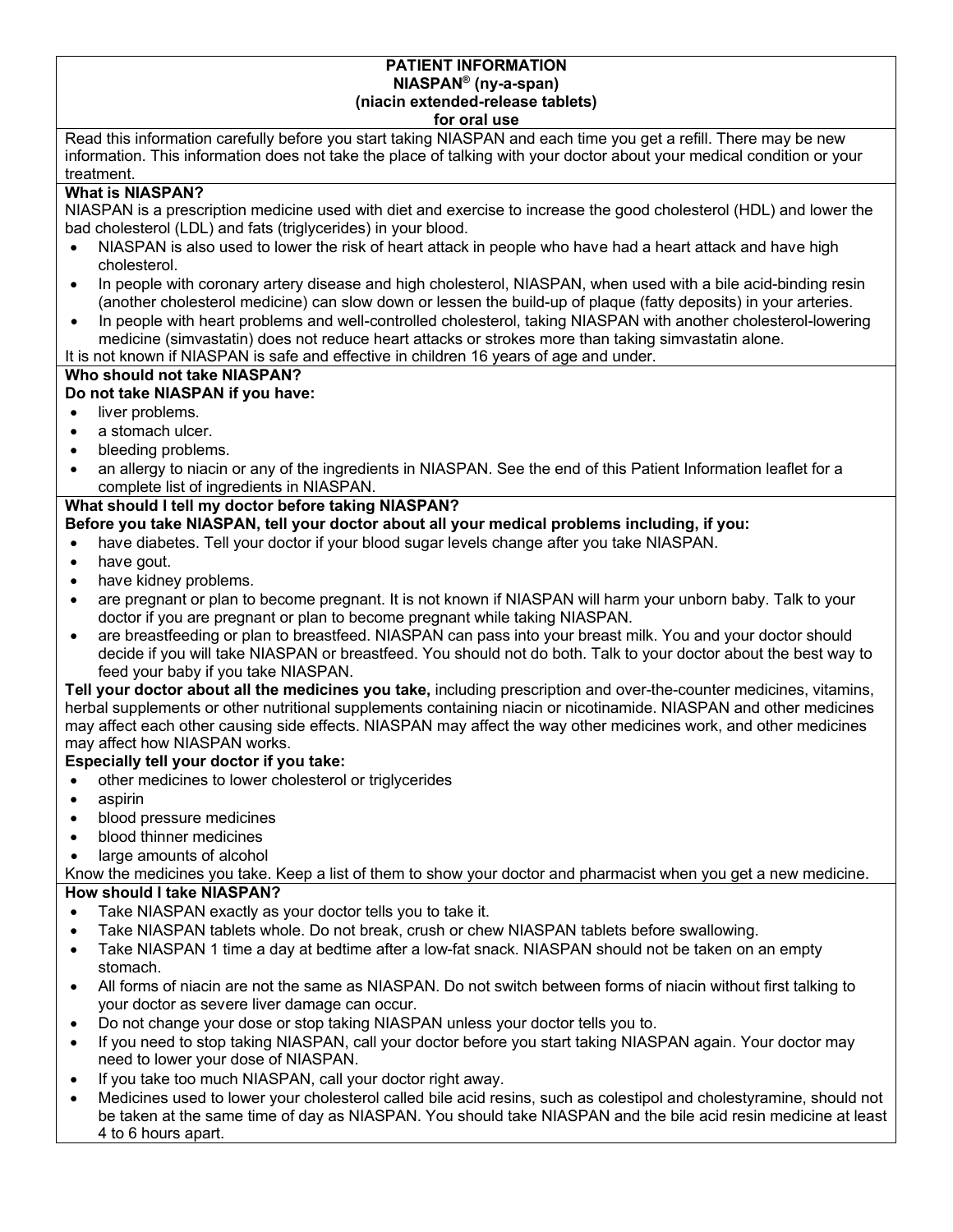Your doctor may do blood tests before you start taking NIASPAN and during your treatment. You should see your doctor regularly to check your cholesterol and triglyceride levels and to check for side effects.

### **What are the possible side effects of NIASPAN?**

### **NIASPAN may cause serious side effects, including:**

- **unexplained muscle pain, tenderness or weakness**
- **severe liver problems. Signs of liver problems include:**
	- o increased tiredness
	- o dark colored urine (tea-colored)
	- o loss of appetite
	- o light colored stools
	- o nausea
	- o right upper stomach (abdomen) pain
	- $\circ$  yellowing of your skin or whites of your eye
	- o itchy skin

#### **high blood sugar level (glucose)**

Call your doctor right away if you have any of the side effects listed above. The most common side effects of NIASPAN include:

- flushing
- diarrhea
- nausea
- vomiting
- increased cough
- rash
- itching

**Flushing is the most common side effect of NIASPAN.** Flushing happens when tiny blood vessels near the surface of the skin (especially on the face, neck, chest and/or back) open wider. Symptoms of flushing may include any or all of the following:

- warmth
- redness
- itching
- tingling of the skin

Flushing does not always happen. If it does, it is usually within 2 to 4 hours after taking a dose of NIASPAN. Flushing may last for a few hours. Flushing is more likely to happen when you first start taking NIASPAN or when your dose of NIASPAN is increased. Flushing may get better after several weeks.

If you wake up at night because of flushing, get up slowly, especially if you:

- feel dizzy or faint
- take blood pressure medicines

To lower your chance of flushing:

- Ask your doctor if you can take aspirin to help lower the flushing side effect from NIASPAN. You can take aspirin (up to the recommended dose of 325 mg) about 30 minutes before you take NIASPAN to help lower the flushing side effect.
- Do not drink hot beverages (including coffee), alcohol, or eat spicy foods around the time you take NIASPAN.
- Take NIASPAN with a low-fat snack to lessen upset stomach.

People with high cholesterol and heart disease are at risk for a heart attack. Symptoms of a heart attack may be different from a flushing reaction from NIASPAN. **The following may be symptoms of a heart attack due to heart disease and not a flushing reaction:**

- chest pain
- pain in other areas of your upper body such as one or both arms, back, neck, jaw or stomach
- shortness of breath
- sweating
- nausea
- lightheadedness

The chest pain you have with a heart attack may feel like uncomfortable pressure, squeezing, fullness or pain that lasts more than a few minutes, or that goes away and comes back. Heart attacks may be sudden and intense, but often start slowly, with mild pain or discomfort.

Call your doctor right away if you have any symptoms of a heart attack.

Tell your doctor if you have any side effect that bothers you or does not go away.

These are not all the possible side effects of NIASPAN. For more information, ask your doctor or pharmacist. Call your doctor for medical advice about side effects. You may report side effects to FDA at 1-800-FDA-1088.